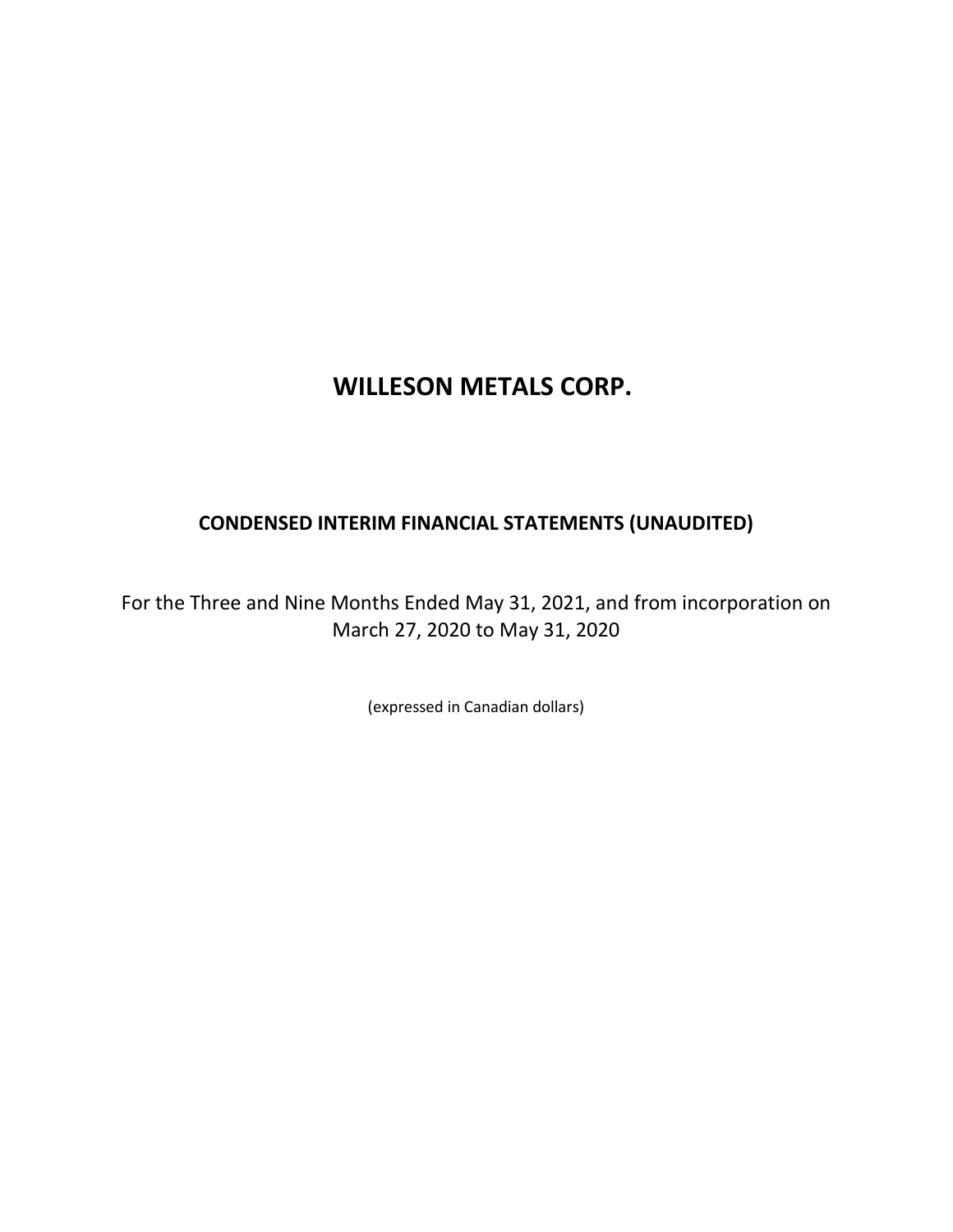# **WILLESON METALS CORP. CONDENSED INTERIM STATEMENTS OF FINANCIAL POSITION (unaudited)**

(Expressed in Canadian dollars)

|                                            |              | May 31,         | August 31,      |
|--------------------------------------------|--------------|-----------------|-----------------|
| As at                                      | <b>Notes</b> | 2021            | 2020            |
|                                            |              |                 |                 |
| <b>ASSETS</b>                              |              |                 |                 |
| Current                                    |              |                 |                 |
| Cash and cash equivalents                  |              | \$<br>920.079   | \$<br>873,486   |
| Restricted cash                            |              | 378,100         | 378,100         |
| Amounts receivable                         |              | 35,905          | 13,812          |
| Prepaid expenses                           |              | 87,931          | 5,001           |
| Deferred IPO Costs                         |              | 130,036         |                 |
| <b>TOTAL ASSETS</b>                        |              | \$<br>1,552,051 | \$<br>1,270,399 |
| <b>LIABILITIES</b>                         |              |                 |                 |
| <b>Current</b>                             |              |                 |                 |
| Accounts payable and accrued liabilities   | 8,17         | \$<br>324,256   | \$<br>100,958   |
| Short-term promissory note payable         | 9            | 174,639         | 164,593         |
| Flow-through share premium liability       | 10           | 155,147         | 267,475         |
| <b>Total Current Liabilities</b>           |              | \$<br>654,042   | \$<br>533,026   |
| <b>Non-Current</b>                         |              |                 |                 |
| Long-term promissory notes payable         | 9            | \$<br>375,687   | \$<br>354,075   |
| <b>TOTAL LIABILITIES</b>                   |              | \$<br>1,029,729 | \$<br>887,101   |
|                                            |              |                 |                 |
| <b>SHAREHOLDERS' EQUITY</b>                |              |                 |                 |
| Share capital                              | 11(b)        | \$<br>2,144,443 | \$<br>1,333,799 |
| Contributed surplus                        | 11(c)        | 53,018          | 16,809          |
| Accumulated deficit                        |              | (1,675,139)     | (967, 310)      |
| <b>TOTAL SHAREHOLDERS' EQUITY</b>          |              | 522,322         | 383,298         |
| TOTAL LIABILITIES AND SHAREHOLDERS' EQUITY |              | 1,552,051       | \$<br>1,270,399 |

Going concern (Note 2) Commitments and contingencies (Note 6, 10, 16) Subsequent events (Note 18)

Approved on Behalf of the Board on July 20, 2021.

 \_ \_\_"Serge Gattesco" \_\_ \_\_\_"Robert Dixon" \_\_\_ Serge Gattesco - Director **Robert Dixon - Director** Robert Dixon - Director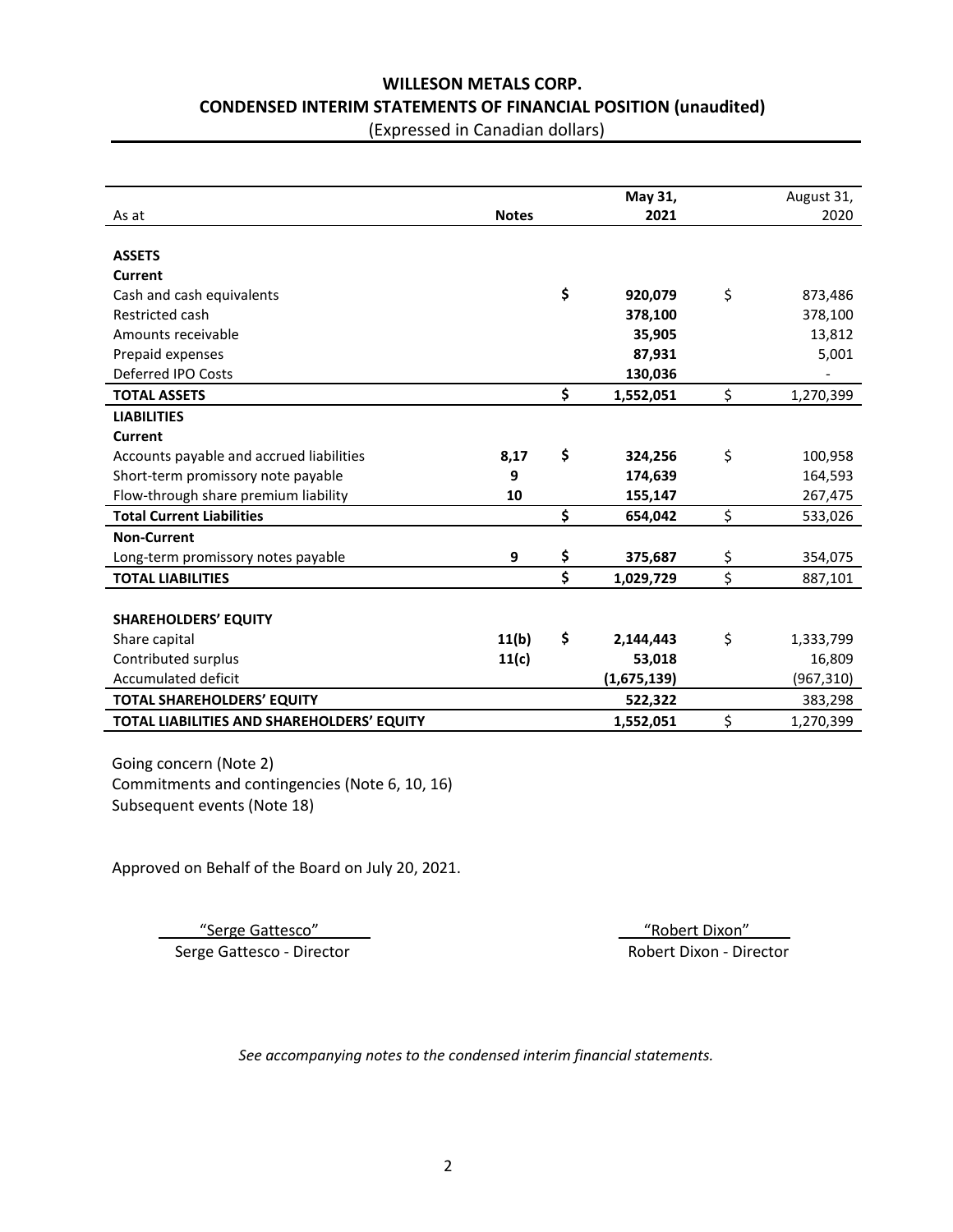# **WILLESON METALS CORP. CONDENSED INTERIM STATEMENTS OF LOSS AND COMPREHENSIVE LOSS (unaudited)**

(Expressed in Canadian dollars)

|                                                                 | <b>Notes</b> | <b>Three Months Ended,</b><br>May 31,<br>2021 | Nine Months Ended,<br>May 31,<br>2021 |      | From Incorporation<br>to May 31,<br>2020 |
|-----------------------------------------------------------------|--------------|-----------------------------------------------|---------------------------------------|------|------------------------------------------|
|                                                                 |              |                                               |                                       |      |                                          |
| <b>Operating expenses</b>                                       |              |                                               |                                       |      |                                          |
| General office and other expenses                               |              | \$<br>85,402                                  | \$<br>226,774                         | - \$ | 402                                      |
| Share-based compensation                                        | 11(c)        | 16,653                                        | 36,209                                |      |                                          |
| Professional fees                                               |              | 26,135                                        | 120,972                               |      |                                          |
| <b>Exploration expenses</b>                                     | 7            | 67,557                                        | 404,544                               |      | 9,000                                    |
| Total operating expenses                                        |              | \$<br>195,747                                 | 788,499                               | Ŝ.   | 9,402                                    |
| Interest expense                                                | 9            | 10,878                                        | 31,658                                |      |                                          |
| Flow-through premium recovery                                   | 10           | (20,291)                                      | (112, 328)                            |      |                                          |
| <b>Net loss</b>                                                 |              | \$<br>186,334                                 | 707,829                               | \$   | 9,402                                    |
| Weighted average shares outstanding<br><b>Basic and diluted</b> |              | 27,437,413                                    | 26,477,558                            |      | 1                                        |
| (Loss) per share                                                |              |                                               |                                       |      |                                          |
| <b>Basic and diluted</b>                                        |              | (0.01)                                        | (0.03)                                |      | (9,402)                                  |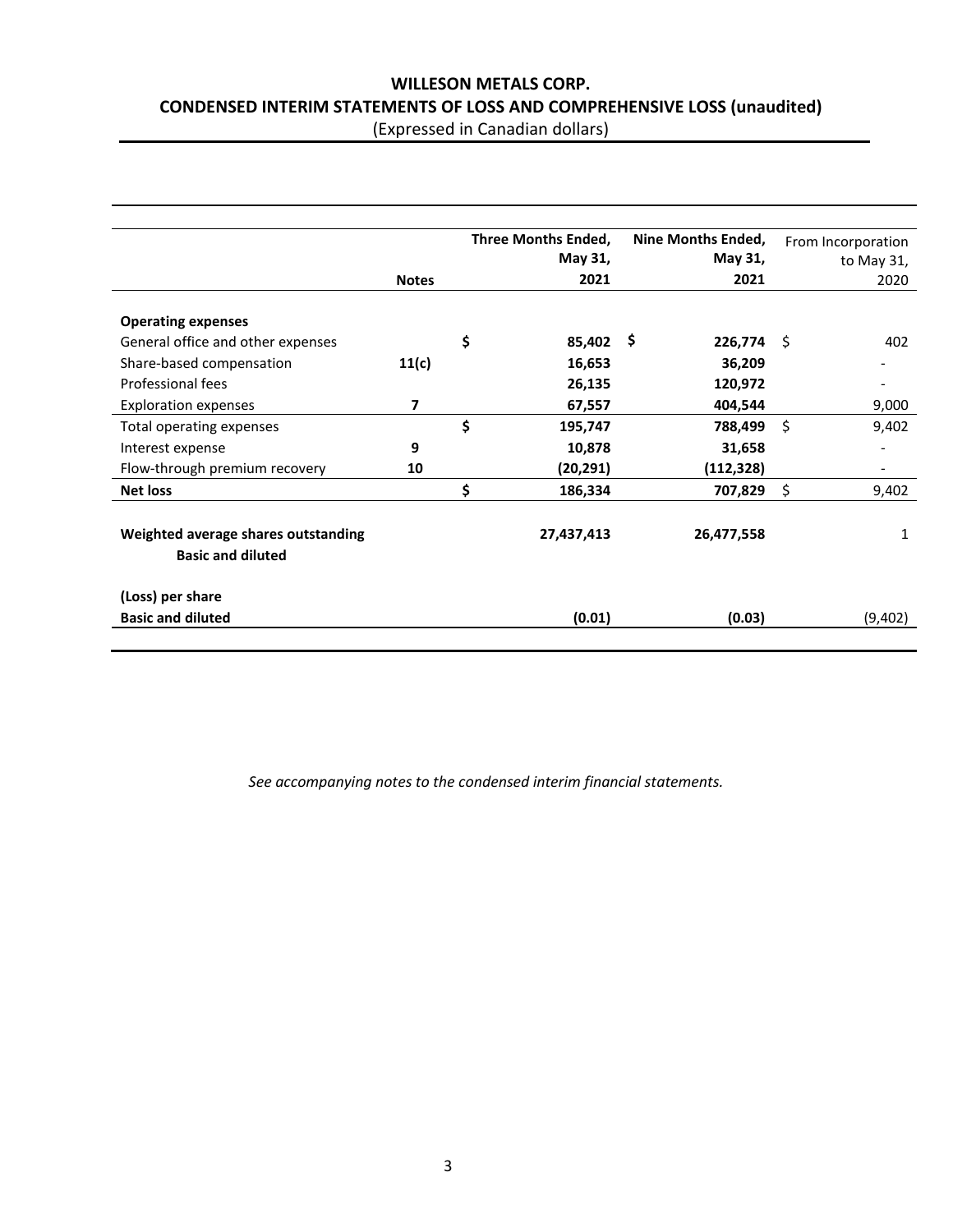# **WILLESON METALS CORP. CONDENSED INTERIM STATEMENT OF CASH FLOWS (unaudited)**

(Expressed in Canadian dollars)

|                                                |              | Nine months ended     | From Incorporation to |
|------------------------------------------------|--------------|-----------------------|-----------------------|
|                                                |              | May 31,               | May 31,               |
|                                                | <b>Notes</b> | 2021                  | 2020                  |
| <b>Operating Activities</b>                    |              |                       |                       |
| <b>Net loss</b>                                |              | \$<br>$(707, 829)$ \$ | (9,402)               |
| Items not affecting cash:                      |              |                       |                       |
| Share-based payments                           | 11(c)        | 36,209                |                       |
| Flow-through premium recovery                  | 10           | (112, 328)            |                       |
| Interest expense                               | 9            | 31,658                |                       |
| Changes in non-cash operating working capital: |              |                       |                       |
| Amounts receivable                             |              | (22,093)              |                       |
| Prepaid expenses                               |              | (82, 930)             |                       |
| Accounts payable and accrued liabilities       | 8,17         | 223,298               | 9,402                 |
| <b>Cash used in Operating Activities</b>       |              | \$<br>(634, 015)      |                       |
| <b>Financing Activities</b>                    |              |                       |                       |
| Issuance of shares                             | 11(b)        | \$<br>821,920         |                       |
| Share issuance costs                           | 11(b)        | (11, 276)             |                       |
| Deferred IPO costs                             |              | (130, 036)            |                       |
| <b>Cash provided by Financing Activities</b>   |              | \$<br>680,608         |                       |
|                                                |              |                       |                       |
| Change in cash and cash equivalents            |              | \$<br>46,593          |                       |
| Cash and cash equivalents, beginning of period |              | 873,486               |                       |
| Cash and Cash Equivalents, end of period       |              | \$<br>920,079         |                       |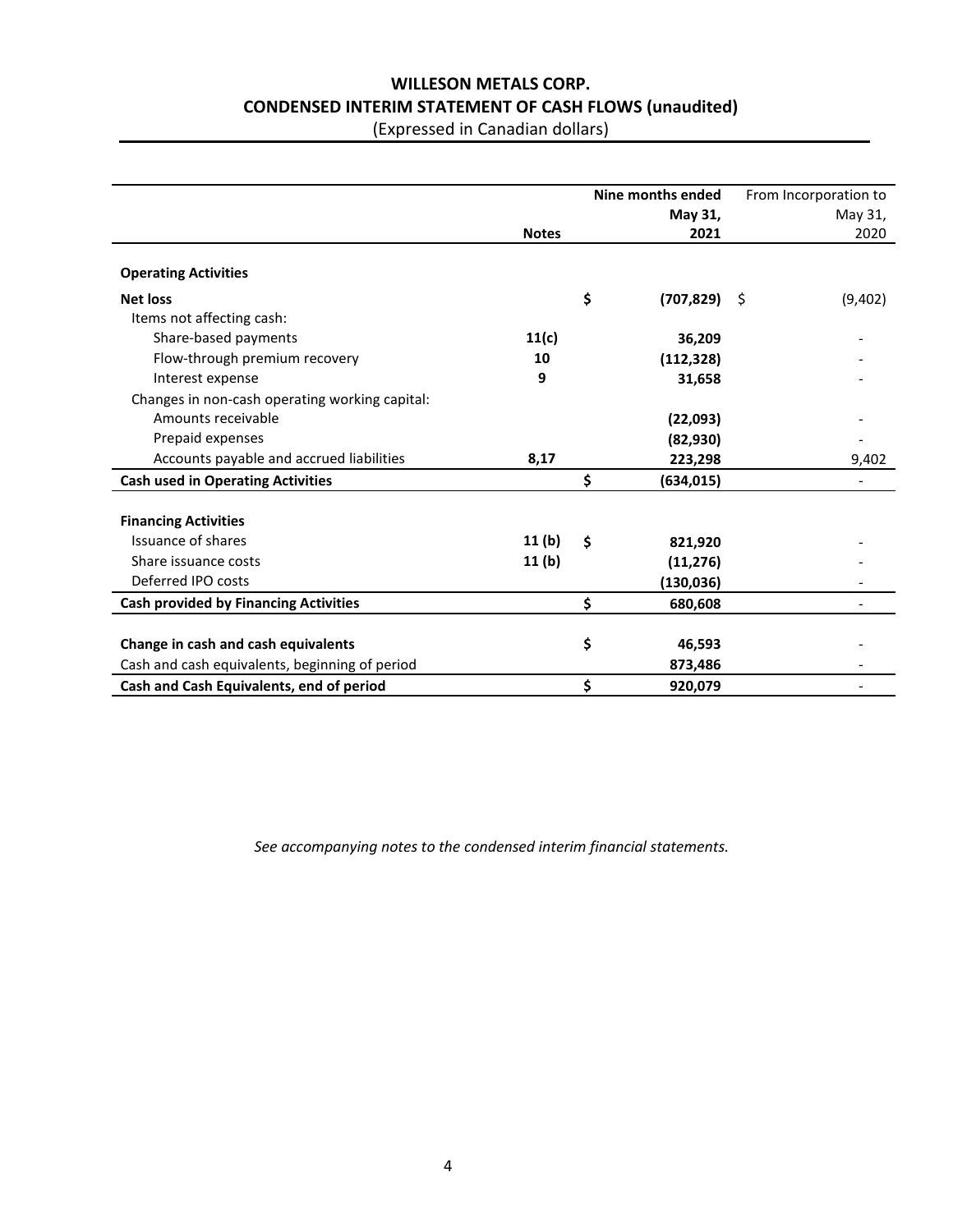# **WILLESON METALS CORP. CONDENSED INTERIM STATEMENTS OF CHANGES IN EQUITY (unaudited)**

(Expressed in Canadian dollars, except share information)

|                                                     |              | Number of               |                         |     |                               |   |                               |    |                     |
|-----------------------------------------------------|--------------|-------------------------|-------------------------|-----|-------------------------------|---|-------------------------------|----|---------------------|
|                                                     | <b>Notes</b> | Common<br><b>Shares</b> | <b>Share</b><br>Capital |     | Contributed<br><b>Surplus</b> |   | Accumulated<br><b>Deficit</b> |    | <b>Total Equity</b> |
| At Incorporation on March 27, 2020                  |              |                         | \$                      |     |                               |   |                               | \$ |                     |
| Net loss and comprehensive loss                     |              |                         |                         |     |                               | S | (9,402)                       |    | (9,402)             |
| At May 31, 2020                                     |              |                         |                         |     |                               |   | (9,402)                       |    | (9,402)             |
| Shares issued under non-brokered private placements | 11(b)        | 15,020,000              | 1,540,600               |     |                               |   |                               |    | 1,540,600           |
| Shares issued for Purchase of Lynn Lake Properties  | 6            | 10,000,000              | 100,000                 |     |                               |   |                               |    | 100,000             |
| Flow-through share premium                          | 10           |                         | (276, 100)              |     |                               |   |                               |    | (276, 100)          |
| Share issuance costs                                | 11(b)        |                         | (30, 701)               |     |                               |   |                               |    | (30, 701)           |
| Share-based compensation                            | 11(c)        |                         |                         | \$  | 16,809                        |   |                               |    | 16,809              |
| Net loss and comprehensive loss                     |              |                         |                         |     |                               | Ś | (957, 908)                    |    | (957, 908)          |
| At August 31, 2020                                  |              | 25,020,001              | \$<br>1,333,799         | \$  | 16,809                        | s | (967, 310)                    | s  | 383,298             |
| Shares issued under non-brokered private placements | 11(b)        | 2,417,412               | \$<br>821,920           |     |                               |   |                               | \$ | 821,920             |
| Share issuance costs                                | 11(b)        |                         | (11, 276)               |     |                               |   |                               |    | (11, 276)           |
| Share-based compensation                            | 11(c)        |                         |                         |     | 36,209                        |   |                               |    | 36,209              |
| Net loss and comprehensive loss                     |              |                         |                         |     |                               |   | (707, 829)                    |    | (707, 829)          |
| At May 31, 2021                                     |              | 27,437,413              | \$<br>2,144,443         | \$. | 53,018                        | s | (1,675,139)                   | Ś  | 522,322             |

|                                    | <b>Notes</b> | Number of<br><b>Common</b><br><b>Shares</b> | Share<br>Capital         | Contributed<br><b>Surplus</b> | Accumulated<br><b>Deficit</b> | <b>Total Equity</b> |
|------------------------------------|--------------|---------------------------------------------|--------------------------|-------------------------------|-------------------------------|---------------------|
| At Incorporation on March 27, 2020 |              | ÷.                                          | $\overline{\phantom{a}}$ |                               |                               |                     |
| Net loss and comprehensive loss    |              |                                             |                          |                               | (9,402)                       | (9,402)             |
| At May 31, 2020                    |              |                                             | $\overline{\phantom{0}}$ |                               | (9,402)                       | (9,402)             |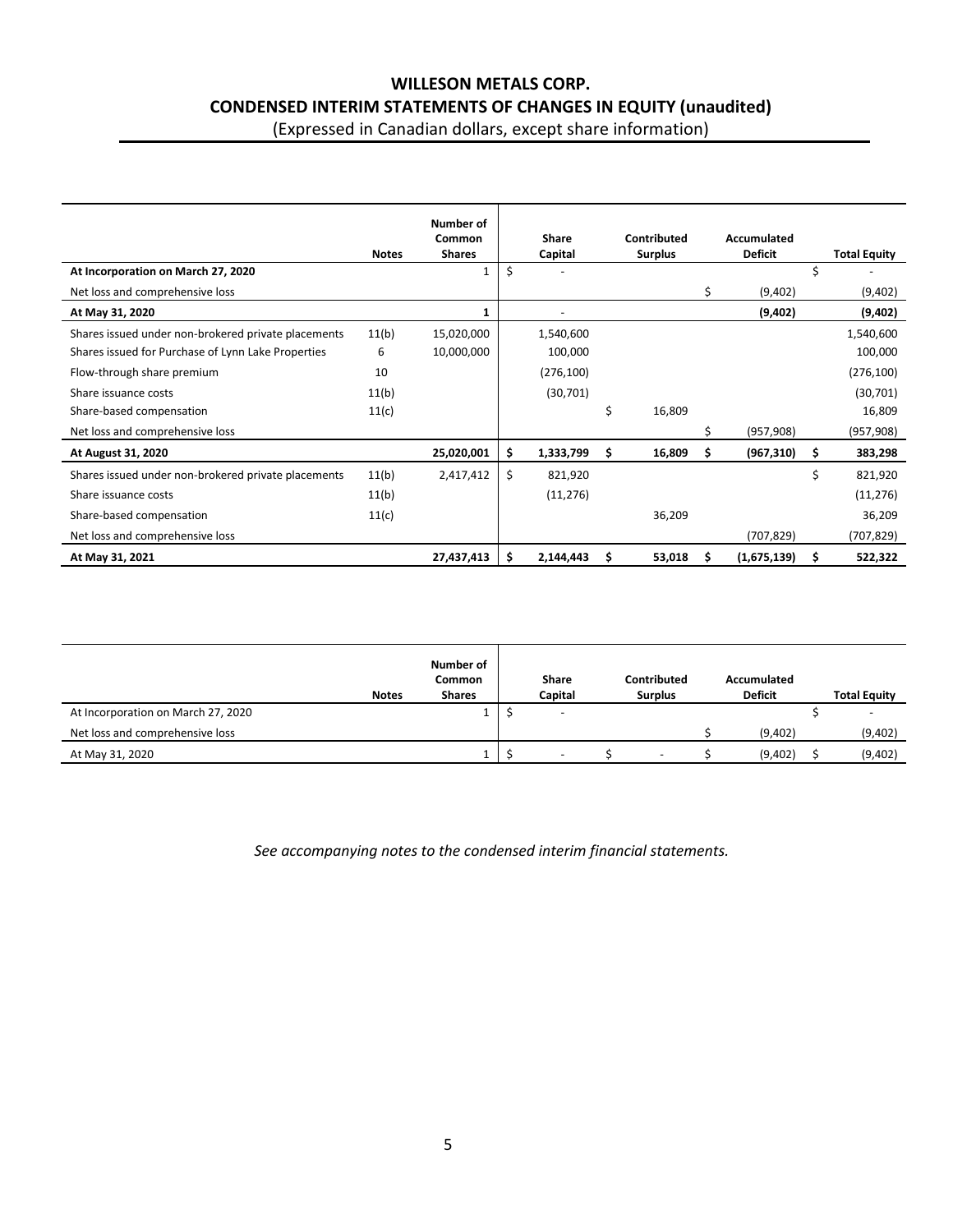#### **WILLESON METALS CORP.**

#### **NOTES TO THE CONDENSED INTERIM FINANCIAL STATEMENTS (unaudited)**

(Expressed in Canadian dollars, except where otherwise noted) Three and Nine Months Ended May 31, 2021 and from incorporation on March 27, 2020 to May 31, 2020

#### **1. DESCRIPTION OF BUSINESS AND NATURE OF OPERATIONS**

Willeson Metals Corp. ("Willeson" or the "Company") is a corporation in the business of locating and exploring mineral properties, with a primary focus on gold exploration in the province of Manitoba, Canada.

The Company was incorporated on March 27, 2020, under the laws of Ontario. The Company is a Canadian Controlled Private Corporation ("CCPC"). The Company's head office is located at Suite 1400 – 25 Adelaide Street East, Toronto, Ontario, M5C 3A1.

#### **2. BASIS OF PREPARATION AND GOING CONCERN**

These condensed interim financial statements as at and for the three and nine months ended May 31, 2021, have been prepared in accordance with International Accounting Standard ("IAS") 34 "Interim Financial Reporting" using accounting policies consistent with the International Financial Reporting Standards ("IFRS") as issued by the International Accounting Standards Board ("IASB") and interpretations issued by the IFRS Interpretations Committee ("IFRICs"). These condensed interim financial statements should be read in conjunction with the Company's annual audited financial statements as at and for the period ended August 31, 2020, which were prepared in accordance with IFRS.

The Company is in the exploration stage and as is common with many exploration companies, it raises financing for its exploration and acquisition activities in tranches. The Company had a net loss of \$707,829 during the nine months ended May 31, 2021, and had an accumulated deficit of \$1,675,139 (August 31, 2020 - \$967,310), working capital of \$1,053,156 (August 31, 2020 - \$1,004,848), excluding the flow-through share premium liability and flow-through commitments of \$1,259,153 (note 16) as at May 31, 2021 (August 31, 2020 - \$753,792).

The Company's ability to continue as a going concern is dependent on the Company being able to satisfy its liabilities as they become due, the Company being able to obtain the necessary financing to complete the development of its mineral properties, the attainment of profitable mining operations, and/or the receipt of proceeds from the disposition of its mineral properties. The outcome of these matters cannot be predicted at this time. Although the Company has been successful in obtaining financing in the past (Note 11(b)), there is no assurance that funds will be available on terms acceptable to the Company or at all in the future. These financial statements have been prepared on a going concern basis and do not include any adjustments to the carrying values and classification of assets and liabilities that would be necessary if the Company were unable to realize its assets or discharge its liabilities in anything other than the ordinary course of operations. Such adjustments could be material. The Company plans to raise additional capital to execute its business plan, however, the Company may increase or decrease expenditures as necessary to adjust to a changing capital market environment. These conditions indicate the existence of material uncertainties that cast significant doubt on the Company's abilities to continue as a going concern.

The principal activities of the Company are the locating and exploring of mineral properties, primarily for gold. Mineral projects are presently located in Manitoba. To date, the Company has not earned any revenues. The Company is considered to be in the exploration stage. Although the Company has taken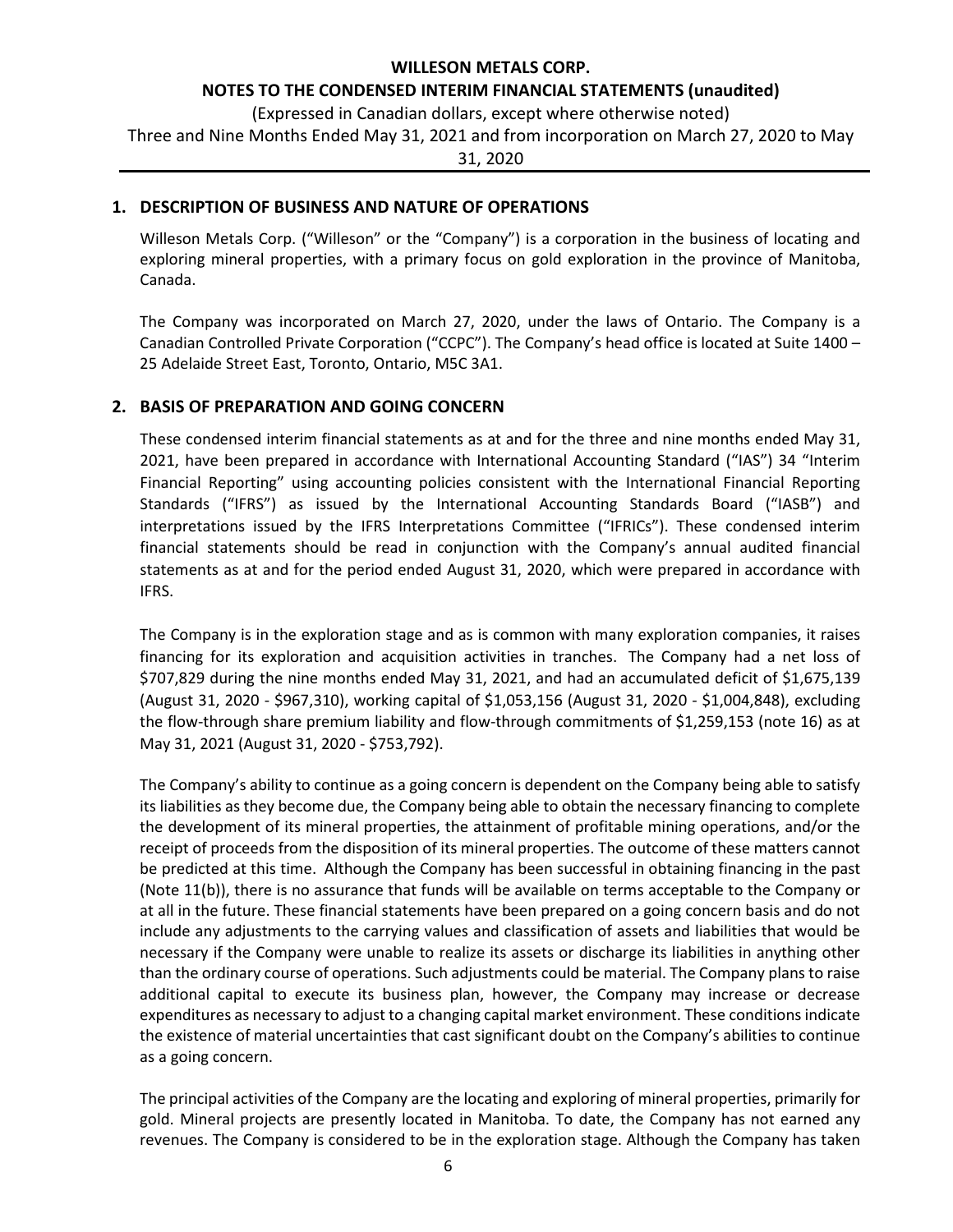steps to verify title to the properties on which it is conducting exploration and in which it has an interest, in accordance with industry standards for the current stage of exploration of such properties, these procedures do not guarantee the Company's title. Property title may be subject to government licensing requirements or regulations, social licensing requirements, unregistered prior agreements, unregistered claims, aboriginal claims, and non-compliance with regulatory and environmental requirements. The Company's mineral property interests may also be subject to increases in taxes and royalties, renegotiation of contracts, expropriation of properties, and political uncertainty.

The Company has not yet determined whether its properties contain mineral reserves that are economically recoverable. The continued operations of the Company are dependent upon the existence of economically recoverable reserves, the ability of the Company to obtain the necessary financing to complete the exploration and development of such properties and upon future profitable production or proceeds from the disposition of the properties.

The Company's Board of Directors authorized the issuance of the financial statements on July 20, 2021.

### **3. SIGNIFICANT ACCOUNTING POLICIES**

The Company has applied the same accounting policies in these condensed interim financial statements as those applied in the Company's annual audited financial statements as at and for the period ended August 31, 2020.

### **4. CHANGES IN ACCOUNTING POLICIES**

Certain pronouncements were issued by the IASB or the IFRIC that are mandatory for accounting periods commencing on or after January 1, 2020. Many are not applicable or do not have a significant impact to the Company and have been excluded. The following were adopted by the Company effective September 1, 2020.

IAS 1 – Presentation of Financial Statements ("IAS 1") and IAS 8 – Accounting Policies, Changes in Accounting Estimates and Errors ("IAS 8") were amended in October 2018 to refine the definition of materiality and clarify its characteristics. The revised definition focuses on the idea that information is material if omitting, misstating or obscuring it could reasonably be expected to influence decisions that the primary users of general purpose financial statements make on the basis of those financial statements.

The Company has assessed that adoption of the pronouncements described above did not have a material impact on the financial statements.

### **5. CRITICAL JUDGMENTS AND ESTIMATES IN APPLYING ACCOUNTING POLICIES**

The preparation of the condensed interim financial statements in conformity with IFRS requires management to make estimates, judgments and assumptions that affect the application of accounting policies and the reported amounts of assets, liabilities, income and expenses. Actual results could differ from these estimates. Estimates and underlying assumptions are reviewed on an ongoing basis. Revisions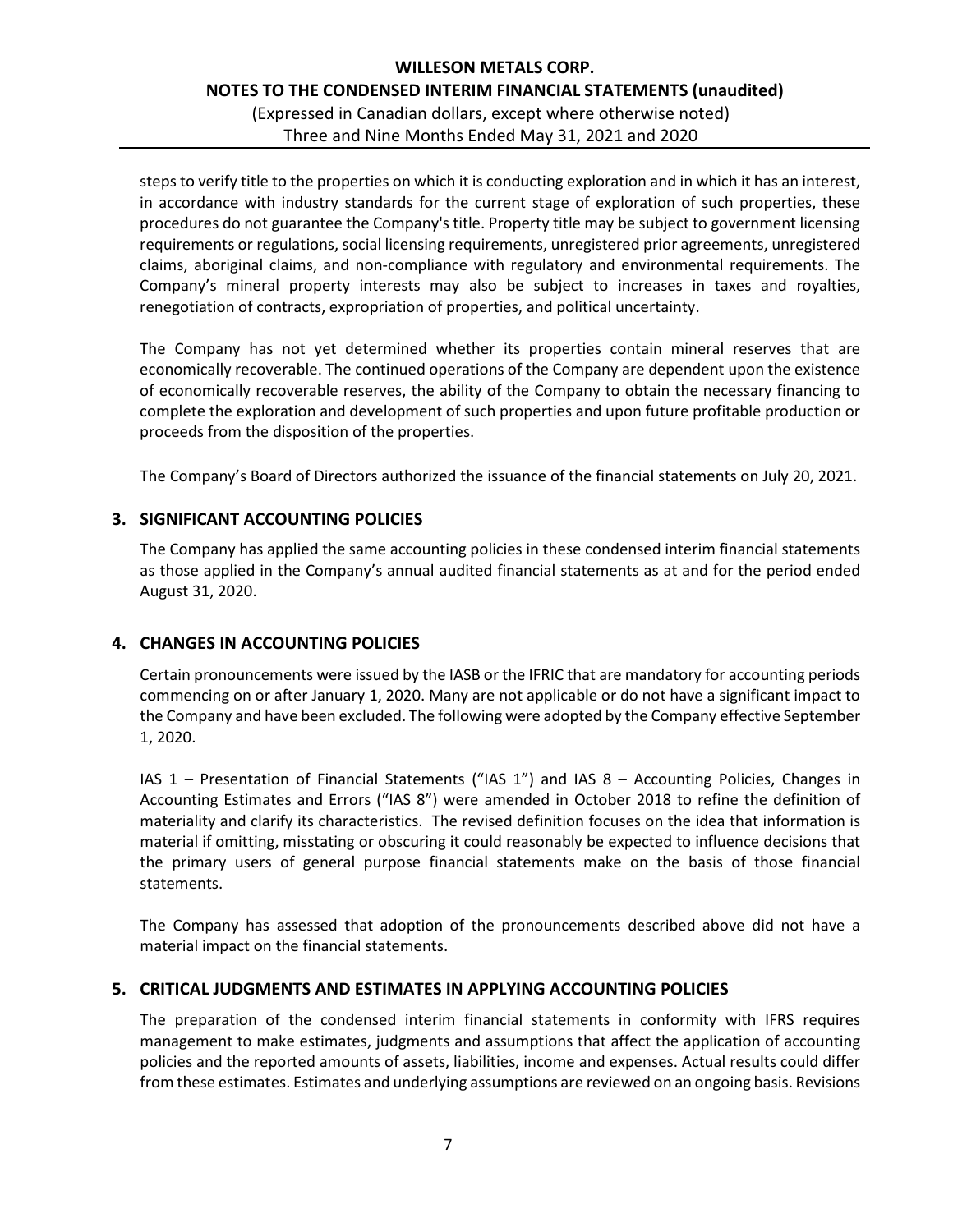to accounting estimates are recognized in the period in which the estimates are revised and in any future periods affected.

In preparing these condensed interim financial statements, the significant judgements and estimates are the same as those that applied to the annual financial statements as at and for the period ended August 31, 2020, as identified below.

#### **a)** *Critical accounting estimates*

The information about significant areas of estimation uncertainty considered by management in preparing the financial statements is as follows:

*i. Contingencies*

Refer to Notes 6, 10, and 16.

#### *ii. Income taxes*

The Company is subject to income, value-added, withholding and other taxes. Significant judgment is required in determining the Company's provisions for taxes. There are many transactions and calculations for which the ultimate tax determination is uncertain during the ordinary course of business. The Company recognizes liabilities for anticipated tax audit issues based on estimates of whether additional taxes will be due. The determination of the Company's income, value-added, withholding and other tax liabilities require interpretation of complex laws and regulations. The Company's interpretation of taxation law as applied to transactions and activities may not coincide with the interpretation of the tax authorities. All tax-related filings are subject to government audit and potential reassessment subsequent to the financial statement reporting period. Where the final tax outcome of these matters is different from the amounts that were initially recorded, such differences will impact the taxrelated accruals and deferred income tax provisions in the period in which such determination is made.

#### *iii. Share-based payments*

The fair value of the estimated number of stock options that will eventually vest is recognized as share-based compensation expense over the vesting period of the stock options with the corresponding increase in equity.

Determining the fair value of options requires the exercise of judgment related to the choice of a pricing model, the estimation of stock price volatility, the expected forfeiture rate and the expected term of the underlying instruments. Option pricing models require the input of highly subjective assumptions including the expected price volatility and expected life. Changes in the subjective input assumptions can materially affect the fair value estimate, and therefore, the existing models do not necessarily provide a reliable single measure of the fair value of the Company's options at the date of grant. Any changes in the estimates or inputs utilized to determine fair value could result in a significant impact on the Company's future operating results or on other components of equity. See Note 11(c).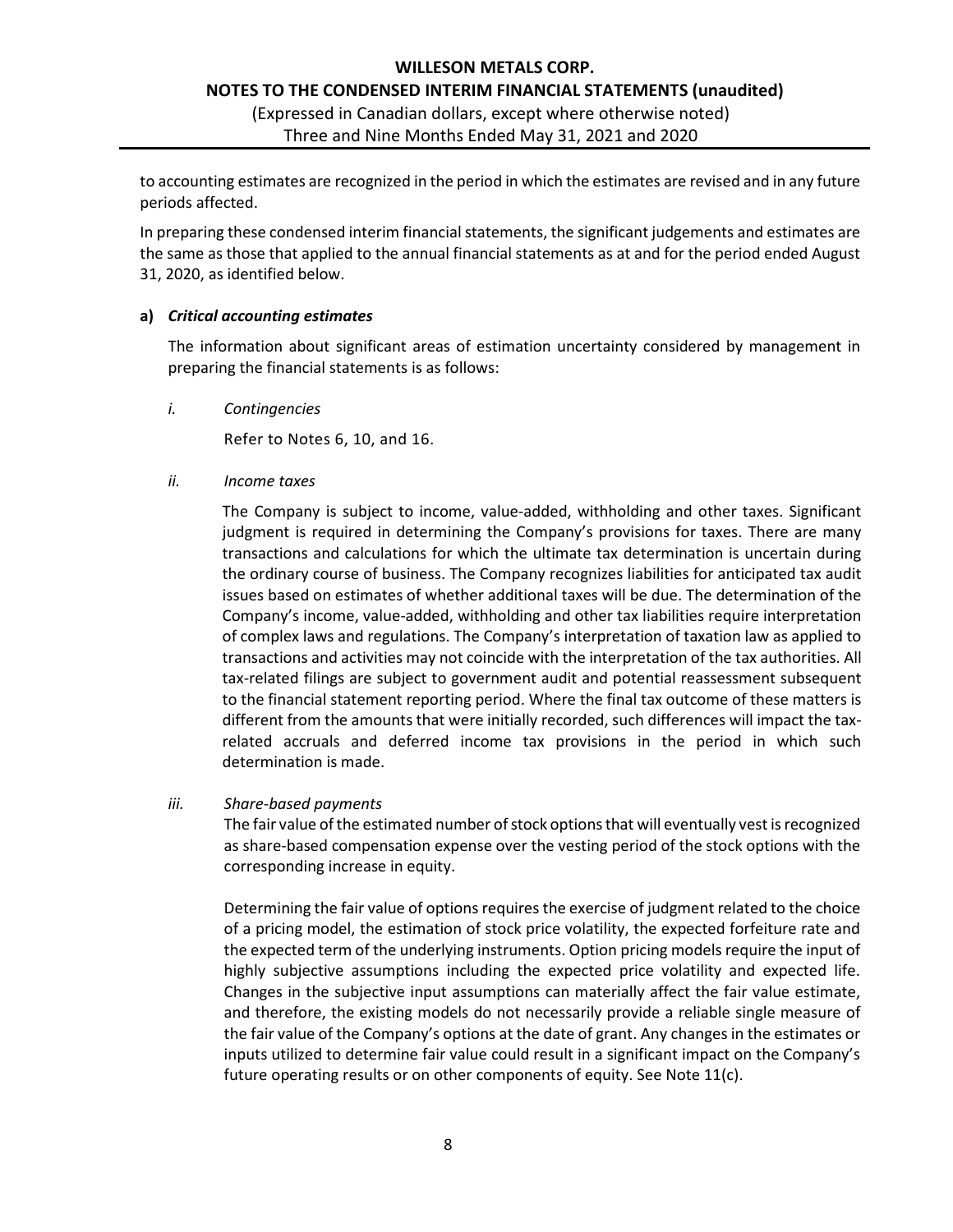### **WILLESON METALS CORP. NOTES TO THE CONDENSED INTERIM FINANCIAL STATEMENTS (unaudited)** (Expressed in Canadian dollars, except where otherwise noted)

Three and Nine Months Ended May 31, 2021 and 2020

The fair value of the purchase of the Lynn Lake Properties (see Note 6) was based on Exiro Minerals Corp. ("Exiro")'s historical costs, which in management's opinion approximates the fair value of the property interest acquired. Consideration for the purchase includes 10 million common shares of Willeson issued to Exiro and promissory notes.

*iv. Interest on Promissory Notes* 

The promissory notes issued to Exiro as part of the purchase of the Lynn Lake Properties (see Note 6) are non-interest-bearing notes to a related party (see Note 17). The Company discounted the promissory notes at a rate of 8%, which is based on interest rates extended to other comparable entities on an arm's length basis, resulting in a lower promissory note payable on the statement of financial position. Interest will be recorded during the life of the promissory note to bring the promissory note payable amount to the face value on the due date. See Note 9.

### **6. PURCHASE OF LYNN LAKE PROPERTIES**

On June 19, 2020, Willeson purchased a 100% undivided legal and beneficial interest in mining claims comprising the Beaucage, Hatchet, Barrington-Tow, and Hughes properties in the Lynn Lake area of Manitoba (individually herein, (each a "Lynn Lake Property", and collectively, the "Lynn Lake Properties") from Exiro for the following considerations:

- a) The issuance to Exiro of 10 million common shares of Willeson, valued at \$100,000 (\$0.01 per common share) (issued June 19, 2020);
- b) The issuance of a promissory note in the amount of \$150,000, maturing on the earlier of (i) the 3 month anniversary of the purchase date, or (ii) 5 days following the closing of a subsequent financing (paid during the period ended August 31, 2020);
- c) The issuance of an amended promissory note in the amount of \$175,000, maturing on September 19, 2021 (Note 9);
- d) The issuance of a promissory note in the amount of \$175,000, maturing on June 19, 2022; and
- e) The issuance of a promissory note in the amount of \$250,000, which may be fully satisfied at Willeson's election by a cash payment or through the issuance to Exiro of 2.5 million common shares of Willeson, maturing on June 19, 2023.

All promissory notes are non-interest bearing. After the payment due date, default or judgement, the principal amount outstanding bears interest at 5% per annum, and the note is payable on demand.

Exiro shall retain a 2% Net Smelter Return Royalty (the "**NSR**") on each Lynn Lake Property subject to a buy-back right whereby for each Lynn Lake Property, this can be reduced to a 1.5% NSR for a payment of \$500,000.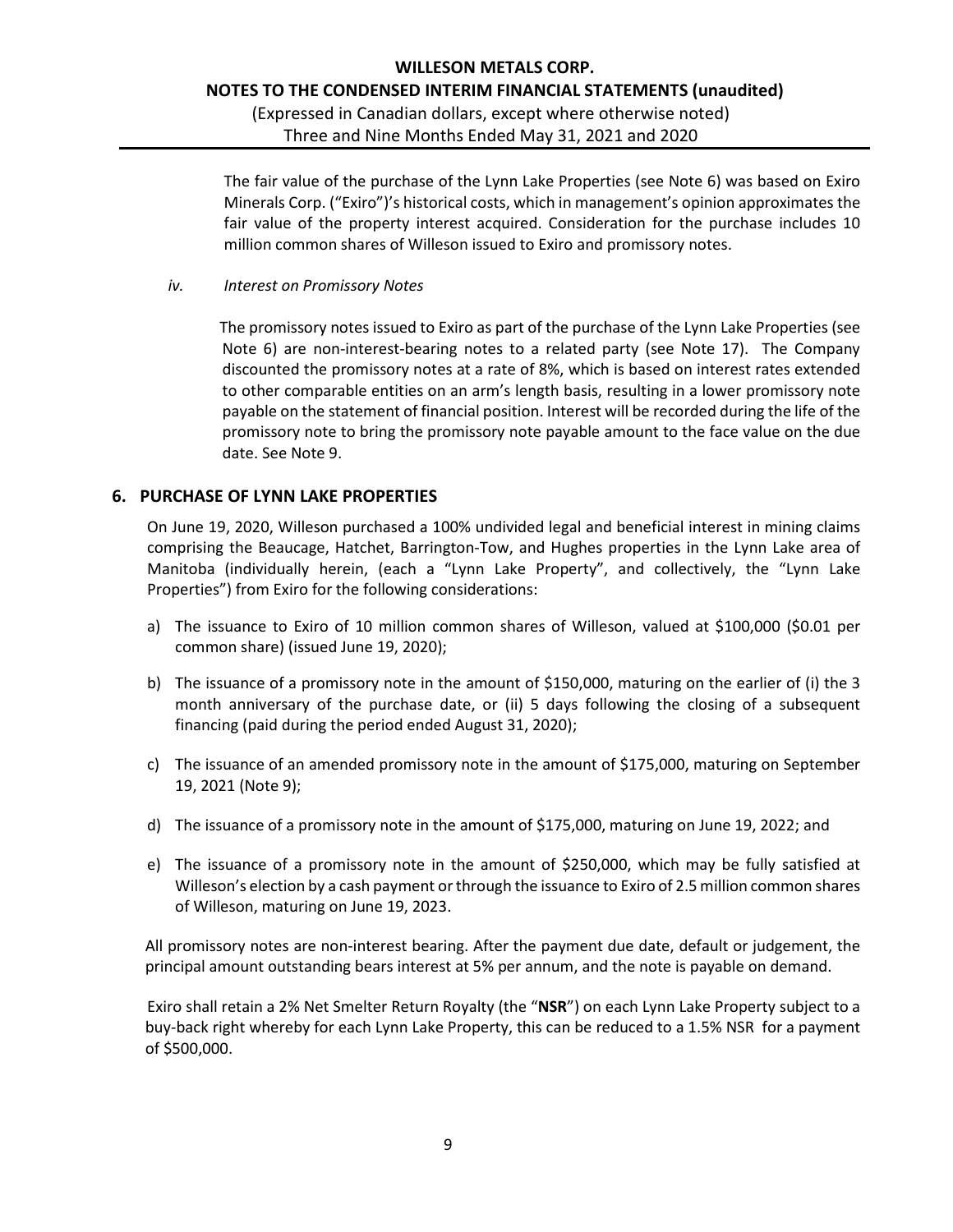# **WILLESON METALS CORP. NOTES TO THE CONDENSED INTERIM FINANCIAL STATEMENTS (unaudited)** (Expressed in Canadian dollars, except where otherwise noted)

Three and Nine Months Ended May 31, 2021 and 2020

As part of the agreement, Willeson is also granted a right of first look for any mineral interests Exiro may option, sell, or otherwise vend in the Province of Manitoba within a five (5) year period from the purchase date.

Exiro and Willeson also entered into a shareholder rights agreement pursuant to which Exiro, provided it owns at least a 5% interest in Willeson, shall be granted certain rights including:

- a) The right to participate in future equity financings of Willeson and maintain its pro-rata ownership prior to the equity financing;
- b) A one time right to participate in future equity financings with a greater amount than its pro-rata ownership to increase its ownership up to 19.99% of the Company's issued and outstanding common shares; and
- c) The right to appoint one member to the Company's board of directors.

### **7. EXPLORATION EXPENSES**

For the period from incorporation on March 27, 2020 to May 31, 2020.

|                       | Beaucage   | Hatchet                  | Barrington-<br>Tow | Hughes   | Total |
|-----------------------|------------|--------------------------|--------------------|----------|-------|
| General               | 95<br>\$   | ٠                        | -                  | ۰        | 95    |
| Acquisition/Staking   | -          | $\overline{\phantom{a}}$ | -                  | ۰        | -     |
| Geology/Geochemistry  | 5,688      | 2,027                    | 710                | 480      | 8,905 |
| Geophysics            | -          | $\overline{\phantom{0}}$ | -                  | ۰        |       |
| Compilation/Targeting | -          | -                        |                    | ۰        |       |
| Total                 | 5,783<br>Ś | 2,027                    | 710<br>-S          | 480<br>S | 9,000 |

For the three months ended May 31, 2021.

|                              | <b>Barrington-</b>       |     |                |   |        |   |               |    |        |
|------------------------------|--------------------------|-----|----------------|---|--------|---|---------------|----|--------|
|                              | <b>Beaucage</b>          |     | <b>Hatchet</b> |   | Tow    |   | <b>Hughes</b> |    | Total  |
| General                      | \$<br>16,970             | \$. | 1,026          | S | 6,427  | S | 5,637         | \$ | 30,060 |
| <b>Acquisition/Staking</b>   | $\overline{\phantom{0}}$ |     | -              |   | -      |   | ۰             |    | ٠      |
| Geology/Geochemistry         | 10,780                   |     | 1,517          |   | 637    |   | 578           |    | 13,512 |
| <b>Geophysics</b>            | 10,806                   |     | 5,982          |   | 2,680  |   | 2,680         |    | 22,148 |
| <b>Compilation/Targeting</b> | 948                      |     | 54             |   | 445    |   | 390           |    | 1,837  |
| Total                        | 39,504                   | Ś   | 8,579          |   | 10,189 |   | 9,285         | S  | 67,557 |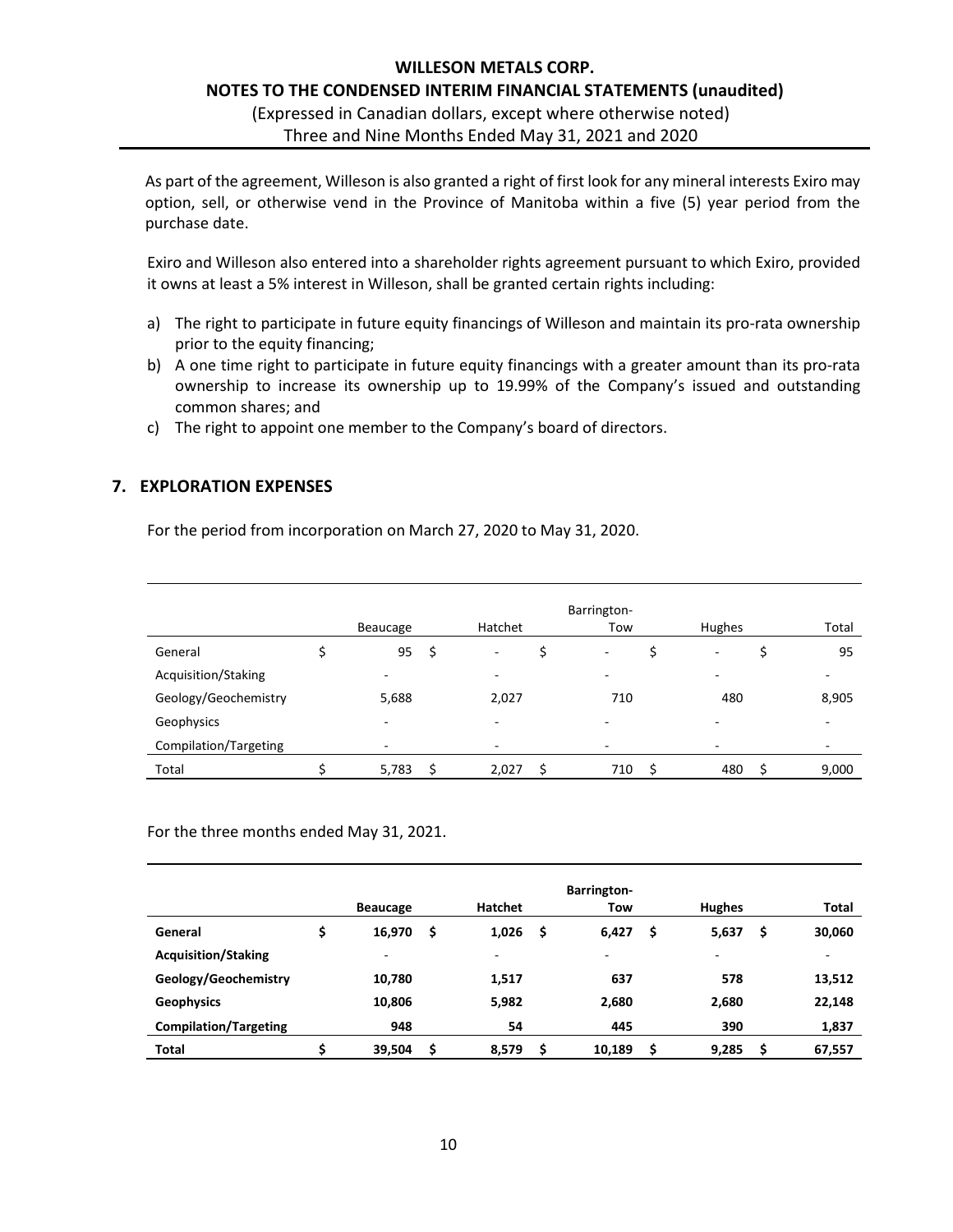# **WILLESON METALS CORP. NOTES TO THE CONDENSED INTERIM FINANCIAL STATEMENTS (unaudited)** (Expressed in Canadian dollars, except where otherwise noted)

Three and Nine Months Ended May 31, 2021 and 2020

For the nine months ended May 31, 2021.

|                              |    | <b>Beaucage</b> |    | <b>Hatchet</b> |    | <b>Barrington-</b><br>Tow |   | <b>Hughes</b> |    | Total   |
|------------------------------|----|-----------------|----|----------------|----|---------------------------|---|---------------|----|---------|
| General                      | \$ | 23,300          | \$ | 1,137          | \$ | 9,380                     | S | 8,209         | \$ | 42,026  |
| <b>Acquisition/Staking</b>   |    | 72              |    | 72             |    | 72                        |   | 72            |    | 288     |
| Geology/Geochemistry         |    | 96,915          |    | 2,428          |    | 33,131                    |   | 20,117        |    | 152,591 |
| <b>Geophysics</b>            |    | 87,614          |    | 8,194          |    | 54,997                    |   | 56,997        |    | 207,802 |
| <b>Compilation/Targeting</b> |    | 948             |    | 54             |    | 445                       |   | 390           |    | 1,837   |
| Total                        | S  | 208,849         | Ś  | 11,885         | Ś  | 98,025                    |   | 85,785        | Ŝ  | 404,544 |

### **8. ACCOUNTS PAYABLE AND ACCRUED LIABILITIES**

|                            | May 31, | August 31, |
|----------------------------|---------|------------|
|                            | 2021    | 2020       |
| Trade payables             | 299,044 | 32,527     |
| <b>Accrued liabilities</b> | 25,212  | 68,431     |
|                            | 324,256 | 100,958    |

#### **9. PROMISSORY NOTES**

|                          | May 31, |          | August 31, |
|--------------------------|---------|----------|------------|
|                          | 2021    |          | 2020       |
| Promissory notes payable | 550,326 | -S       | 518,668    |
|                          |         |          |            |
| <b>Total Debt</b>        | 550,326 | <b>S</b> | 518,668    |
| Current                  | 174,639 |          | 164,593    |
| Non-Current              | 375,687 |          | 354,075    |

The Company purchased the Lynn Lake Properties from Exiro (see Note 6), which resulted in the issuance of four promissory notes for a total face value of \$750,000. The amounts advanced bear no interest and are secured by the Lynn Lake Properties.

A promissory note of \$150,000 was paid during the period ended August 31, 2020. The remaining notes were valued by discounting the future cash flows to its present value using an interest rate of 8%. The discounted value of \$660,500 was recognized at the time of issue, on June 19, 2020. Interest expense was recorded for the three and nine months ended May 31, 2021, of \$10,878 and \$31,658, (period ended May 31, 2020 – Nil) on the statement of loss and comprehensive loss.

On May 31, 2021, Exiro and Willeson signed an extension with respect to a promissory note for \$175,000 that was due on June 19, 2021, Exiro and Willeson agreed to extend the promissory note payment to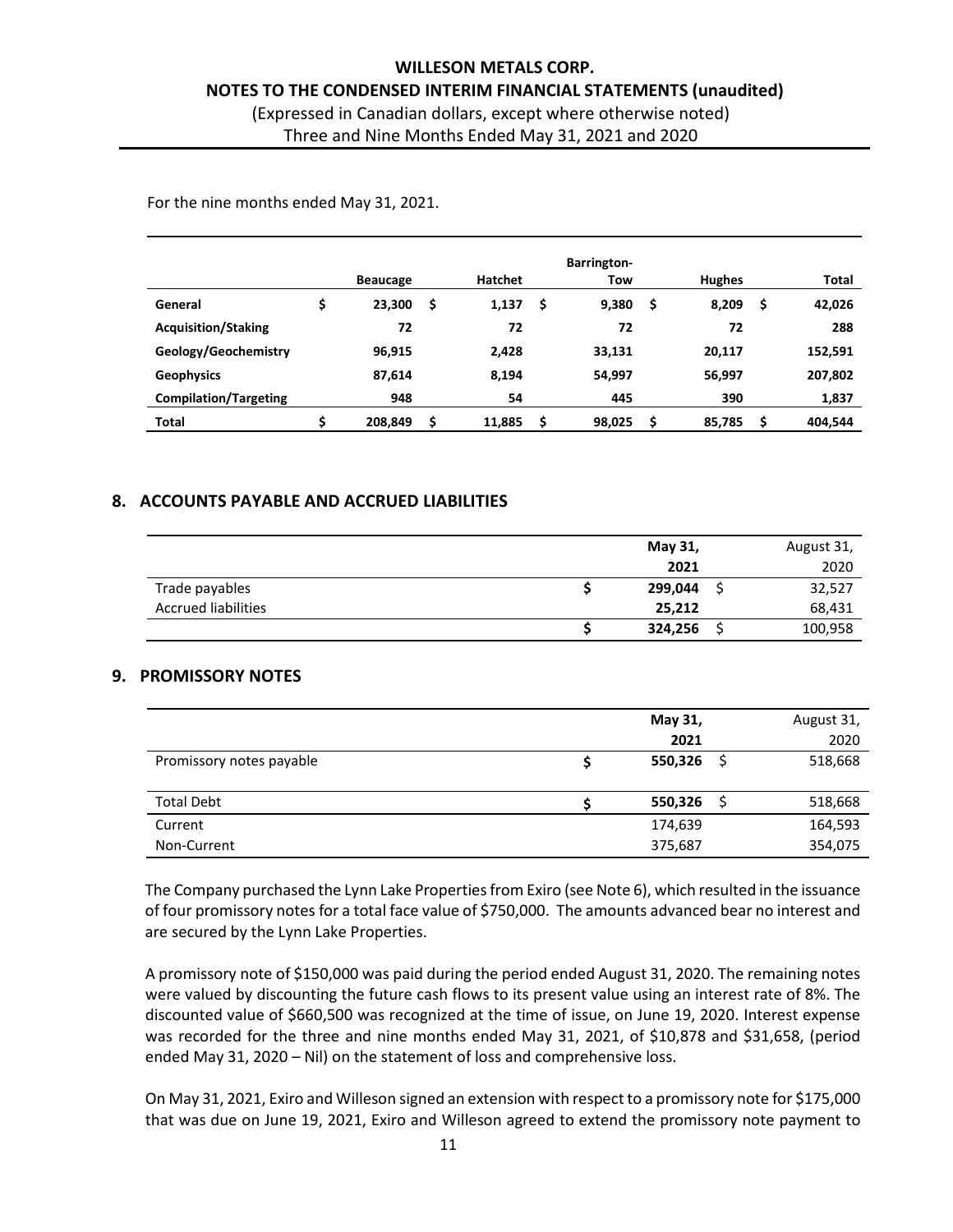September 19, 2021. Willeson will pay a \$2,500 fee for the extension. No changes were made to the other promissory notes outstanding.

#### **10. FLOW-THROUGH SHARE PREMIUM LIABILITY**

The flow-through common shares issued in the private placement tranches completed on July 28, 2020, were issued at a premium to the market price in recognition of the tax benefits accruing to subscribers. The flow-through premium was calculated to be \$276,100.

The flow-through common shares issued in the private placement completed on December 18, 2020 were issued with no premium to the market price resulting in no flow-through premium liability.

The flow-through premium liability is derecognized through income as eligible expenditures are incurred. As at May 31, 2021, the Company had satisfied \$120,953 of the liability by incurring eligible flow-through expenditures of \$57,183 and \$316,559 for the three and nine months ended May 31, 2021 (period from incorporation March 27, 2020 to August 31, 2020 - \$24,308). As a result, the flow-through premium liability has been reduced to \$155,147.

The total remaining flow-through expenditure commitment as at May 31, 2021, is \$1,259,153 (Refer to Note 16).

#### **11. SHARE CAPITAL**

#### **a) Authorized**

Unlimited common shares with no par value.

#### **b) Shares issued and outstanding**

|                                                     | Common        |   |            |
|-----------------------------------------------------|---------------|---|------------|
|                                                     | <b>Shares</b> |   | Amount     |
| At incorporation on March 27, 2020 and May 31, 2020 | 1             | Ŝ | 0          |
| Shares issued under non-brokered private placement  | 2,500,000     |   | 12,500     |
| Shares issued for Purchase of Lynn Lake Properties  | 10,000,000    |   | 100,000    |
| Shares issued under non-brokered private placement  | 7,500,000     |   | 750,000    |
| Shares issued under non-brokered private placement  | 5,020,000     |   | 778,100    |
| Flow-through share premium                          |               |   | (276, 100) |
| Share issuance costs                                |               |   | (30,701)   |
| As at August 31, 2020                               | 25,020,001    | s | 1,333,799  |
| Shares issued under non-brokered private placement  | 2,417,412     | S | 821,920    |
| Share issuance costs                                |               |   | (11,276)   |
| As at May 31, 2021                                  | 27,437,413    |   | 2,144,443  |

On March 27, 2020, the Company issued one share at a price of \$0.005 to Exiro.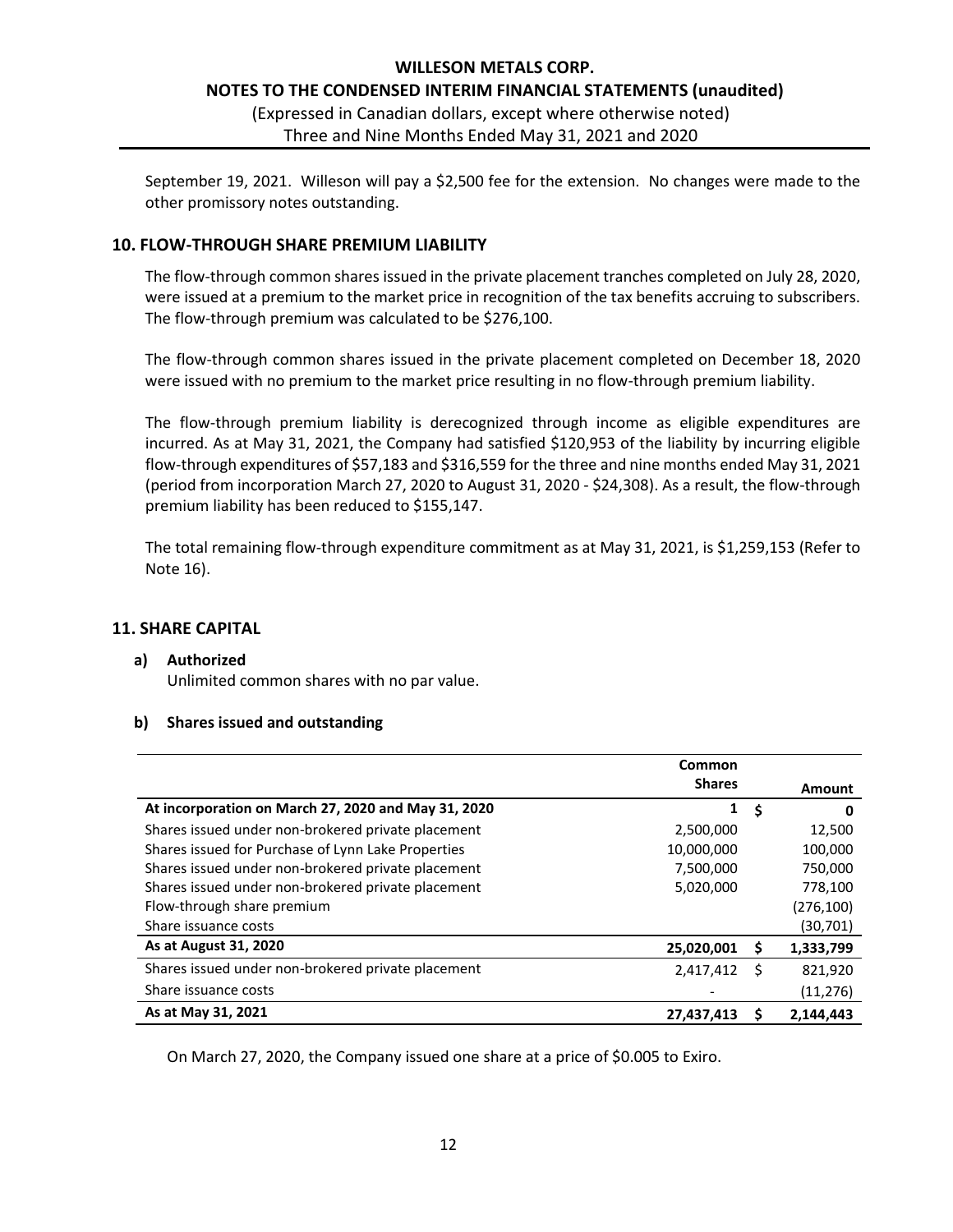On June 2, 2020, the Company completed a private placement, issuing 2,500,000 common shares at a price of \$0.005 per share. The shares were issued to Exiro (1,250,000 shares) and officers of the Company.

On June 19, 2020, the Company issued 10,000,000 common shares at a price of \$0.01 per share to Exiro as a part of the purchase price for the Lynn Lake Properties (see Note 5 (a)(iii) and 6).

On July 24, 2020, the Company completed a private placement, issuing 7,500,000 common shares at \$0.10 per share for total proceeds of \$750,000. Officers, directors, and their close family members of the Company subscribed for 1,162,500 shares.

On July 28, 2020, the Company completed a flow-through private placement, issuing 5,020,000 common shares at a price of \$0.155 per share for total proceeds of \$778,100, of which \$502,000 was allocated to share capital and \$276,100 to flow-through share premium liability. Board members of Exiro and their close family members subscribed for 525,000 shares.

On December 18, 2020, the Company completed a flow-through private placement, issuing 2,417,412 common shares at a price of \$0.34 per share for total proceeds of \$821,920. No amounts were allocated to flow-through share premium. Directors and officers of the Company and Exiro subscribed for 33,000 shares.

#### **c) Stock options**

In July 2020, the Company adopted a rolling 10% stock option plan (the "Plan"), which provides that the directors of the Company may grant options to purchase common shares of the Company to directors, officers, employees and service providers, with the number of options being limited to 10% of the issued common shares at the time of granting of options. The Board in its sole discretion may determine any vesting provisions for options. The exercise price shall be determined by the directors of the Company at the time of grant in accordance with the provisions of the Plan. The expiry date for an option shall not be more than five years from the grant date.

|                                                        |             | <b>Weighted Average</b> |                       |
|--------------------------------------------------------|-------------|-------------------------|-----------------------|
|                                                        | Outstanding |                         | <b>Exercise Price</b> |
| As at Incorporation on March 27, 2020 and May 31, 2020 |             |                         |                       |
| Options granted                                        | 525,000     |                         | 0.10                  |
| Options forfeited or cancelled                         |             |                         |                       |
| As at August 31, 2020                                  | 525,000     |                         | 0.10                  |
| Options granted                                        | 150,000     |                         | 0.34                  |
| Options forfeited or cancelled                         |             |                         |                       |
| As at May 31, 2021                                     | 675,000     |                         | 0.15                  |

Option transactions and the number of options outstanding are summarized as follows:

The share-based compensation expense for the three and nine months ended May 31, 2021, was \$16,653 and \$36,209 (period ended May 31, 2020 - Nil)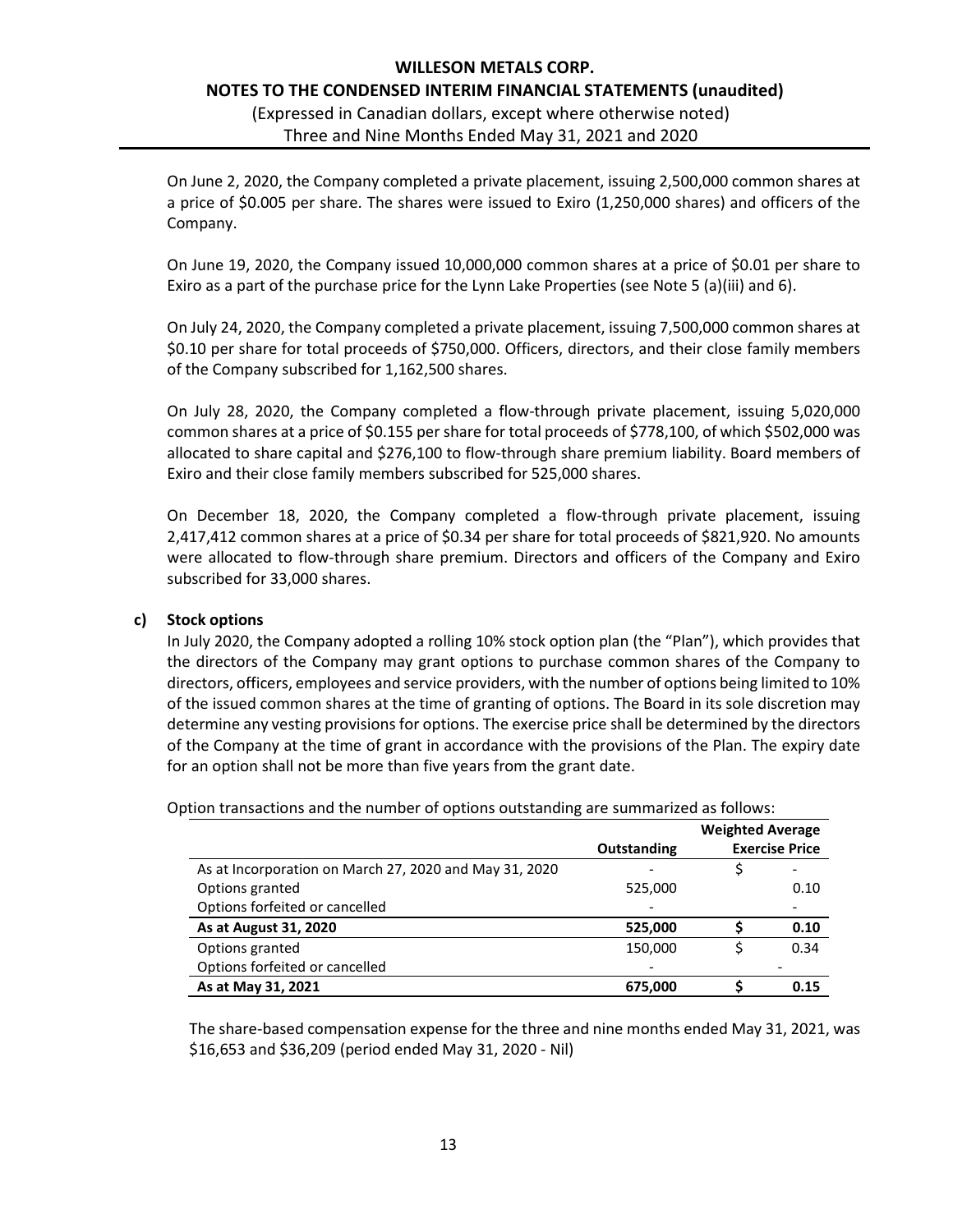For options granted on July 10, 2020, one-third of the options vested immediately on the grant date, one-third will vest on the first anniversary of the grant date and one-third will vest on the second anniversary of the grant date.

On January 21, 2021, the Company granted 100,000 stock options at an exercise price of \$0.34 per share and expiring January 21, 2026, of which 75,000 options were granted to an officer of the Company. For these 75,000 options granted, one-third of the options vested immediately on the grant date, one-third will vest on the first anniversary of the grant date and one-third will vest on the second anniversary of the grant date. For the remaining 25,000 options granted, onequarter of the options will vest on the three-month anniversary of the grant date, one-quarter will vest on the six-month anniversary of the grant date, one-quarter will vest on the nine-month anniversary of the grant date, and one-quarter will vest on the twelve-month anniversary of the grant date.

On March 8, 2021, the Company granted 50,000 stock options at an exercise price of \$0.34 per share and expiring March 8, 2026, of which 25,000 options were granted to a director of the Company. One-third of the options vested immediately on the grant date, one-third will vest on the first anniversary of the grant date and one-third will vest on the second anniversary of the grant date.

|                 | <b>Options Outstanding</b> |                |                | <b>Options Exercisable</b> |                |                |  |  |
|-----------------|----------------------------|----------------|----------------|----------------------------|----------------|----------------|--|--|
|                 |                            | Weighted       | Weighted       |                            | Weighted       | Weighted       |  |  |
| <b>Exercise</b> |                            | average        | average        |                            | average        | average        |  |  |
| Price           | <b>Number</b>              | remaining life | exercise price | <b>Number</b>              | remaining life | exercise price |  |  |
| \$0.10          | 525.000                    | 4.11 years     | \$0.10         | 175.000                    | 4.11 years     | \$0.10         |  |  |
| \$0.34          | 100,000                    | 4.64 years     | \$0.34         | 31,250                     | 4.64 years     | \$0.34         |  |  |
| \$0.34          | 50,000                     | 4.77 years     | \$0.34         | 16,667                     | 4.77 years     | \$0.34         |  |  |
|                 | 675,000                    | 4.23 years     | \$0.15         | 222.917                    | 4.23 years     | \$0.15         |  |  |

As at May 31, 2021, the options outstanding and exercisable were as follows:

For the three and nine months ended May 31, 2021, the fair value of each option grant has been estimated using the Black-Scholes option-pricing model with the following weighted-average assumptions.

|                         |   | March 8, |
|-------------------------|---|----------|
|                         |   | 2021     |
| Exercise price          |   | 0.34     |
| Share price             | Ş | 0.34     |
| Expected life (years)   |   | 5        |
| Risk free interest rate |   | 0.92%    |
| Expected volatility     |   | 112%     |
| Expected dividend yield |   | 0%       |
| Forfeiture rate         |   | 0%       |
| Fair value              |   | 0.0270   |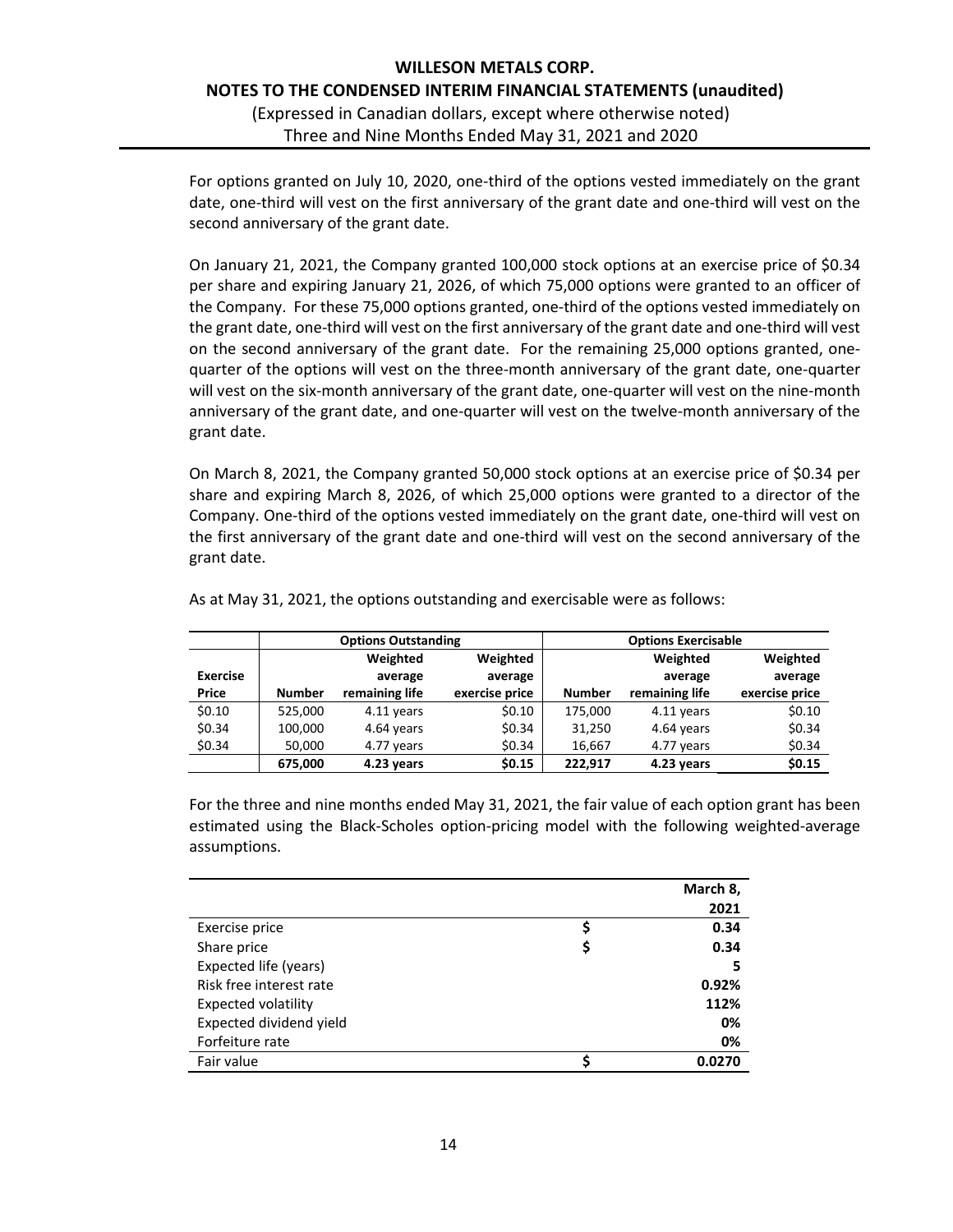The Company's computation of expected volatility was based on an average volatility of comparable gold exploration companies in Manitoba.

#### **12. CAPITAL MANAGEMENT**

The Company defines capital as its shareholders' equity (comprised of issued share capital, contributed surplus and accumulated deficit). The Company's objectives when managing capital are to support the Company's main activities of identifying, defining and developing mineral deposits, thus creating shareholder value, as well as ensuring that the Company will be able to meet its financial obligations as they become due.

The Company manages its capital structure to maximize its financial flexibility to enable the Company to respond to changes in economic conditions and the risk characteristics of the underlying assets and business opportunities. The Company does not presently utilize any quantitative measures to monitor its capital, but rather relies on the expertise of the Company's management to sustain the future development of the business. Management reviews its capital management approach on an ongoing basis and believes that this approach, given the relative size of the Company, is reasonable. As at May 31, 2021, the Company has \$550,326 (August 31, 2020 - \$518,668) of short and long-term secured promissory notes payable outstanding, relating to the purchase of the Lynn Lake Properties. The Company is not subject to any externally imposed capital requirements or debt covenants.

#### **13. FINANCIAL INSTRUMENTS**

The Company's financial instruments consist of cash and cash equivalents, restricted cash, amounts receivable, promissory notes payable, accounts payable and accrued liabilities.

Financial assets and liabilities are classified and measured at amortized cost using the effective interest method. The fair value for short-term financial assets and liabilities which include cash and cash equivalents, restricted cash, amounts receivable, accounts payable and accrued liabilities approximate their carrying values due to their immediate and short-term nature. Financial liabilities such as promissory notes payable are classified and measured at amortized cost using the effective interest method.

The fair value estimates are made at a specific point in time, based on relevant market information and information about the financial instrument. These estimates are subjective in nature and involve uncertainties and matters of significant judgment and, therefore, cannot be determined with precision. Changes in assumptions could significantly affect the estimates.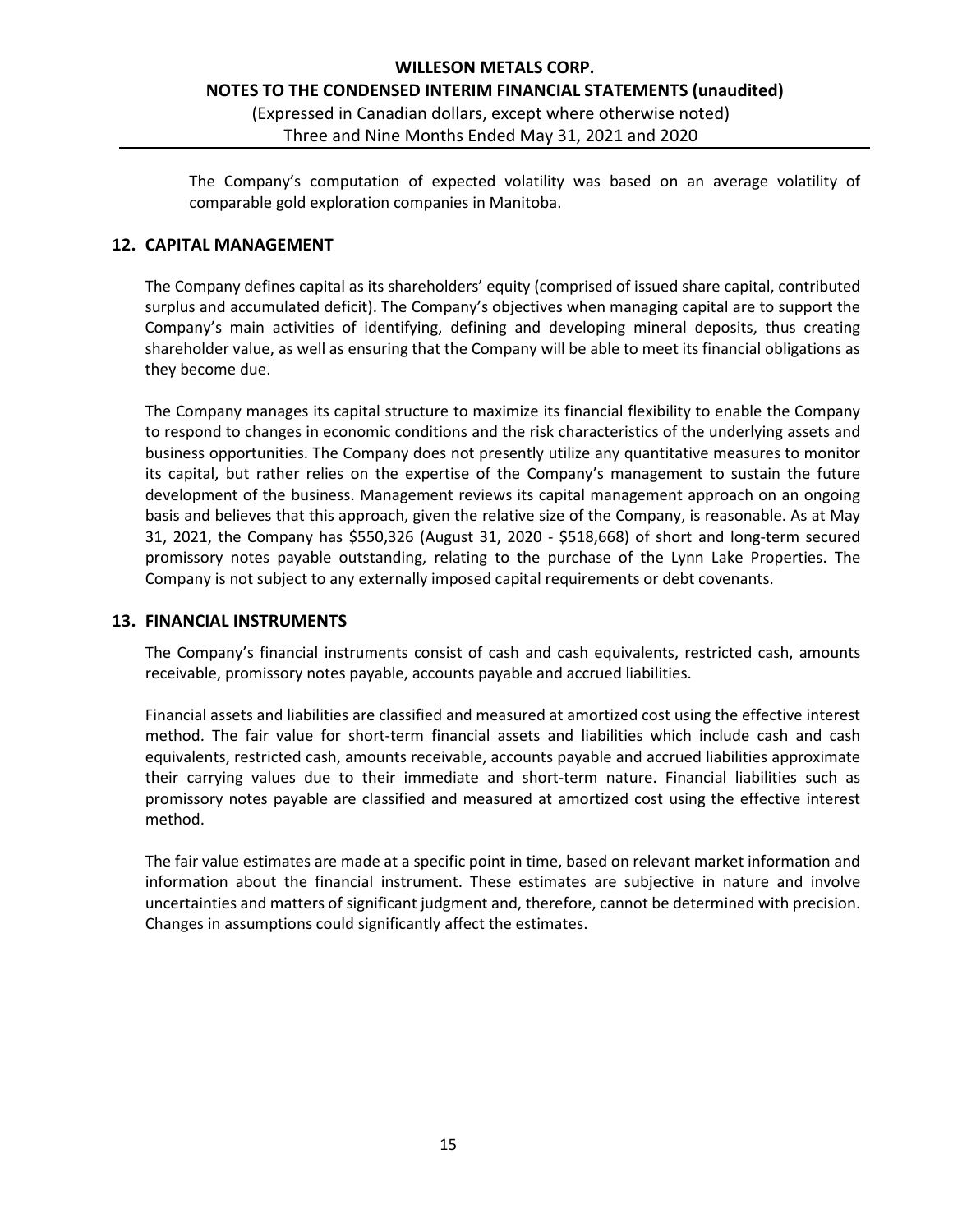#### **14. FINANCIAL RISK MANAGEMENT**

The Company has exposure to certain risks resulting from its use of financial instruments.

#### **a) Liquidity risk**

Liquidity risk is the risk that an entity will encounter difficulty in meeting obligations associated with financial liabilities. The Company's approach to managing liquidity risk is to ensure that it will have sufficient liquidity to meet liabilities when due. As at May 31, 2021, the Company had current assets of \$1,552,051 (August 31, 2020 - \$1,270,399) to settle current liabilities of \$498,895 (August 31, 2020 - \$265,551), excluding the flow-through share premium liability, and long-term debt of \$375,687 (August 31, 2020 - \$354,075). Other than the promissory notes owed to Exiro, the Company's financial liabilities have contractual maturities of less than 30 days and are subject to normal trade terms.

As at May 31, 2021, the Company has minimal sources of revenue to fund its operating expenditures. The Company will require additional financing to accomplish the Company's long-term strategic objectives. Future funding may be obtained by means of issuing share capital or debt financing. If the Company is unable to continue to finance itself through these means, it is possible that the Company will be unable to continue as a going concern. Consequently, the Company is currently exposed to a moderate level of liquidity risk.

The following table provides details on the Company's contractual maturities for its undiscounted financial liabilities as at May 31, 2021.

|                                          |         | Face    |         | 0 to 12 | 12 to 24 | After 24 |
|------------------------------------------|---------|---------|---------|---------|----------|----------|
| As at May 31, 2021                       |         | Value   |         | months  | months   | months   |
| Accounts payable and accrued liabilities |         | 324.256 |         | 324.256 | -        | -        |
| Promissory note payable                  | 600.000 |         | 175.000 | 175.000 | 250,000  |          |
|                                          |         | 924.256 |         | 499.256 | 175.000  | 250.000  |

#### **b) Credit risk**

Credit risk is the risk that one party to a financial instrument will fail to fulfill an obligation and cause the other party to incur a financial loss. The Company's cash and amounts receivable are exposed to credit risk. The Company has assessed the credit risk on its cash as low as its funds are held in a highly rated Canadian financial institution. The Company's restricted cash is held in escrow by a legal firm. The Company's accounts receivable consists of sales tax receivable. Sales tax receivable is with the Canadian government, which has a positive history of refunding balances owing. Management, therefore, deems the credit risk to be minimal.

The Company's maximum exposure to credit risk related to certain financial instruments, as identified below, approximates the carrying value of these assets on the Company's statements of financial position.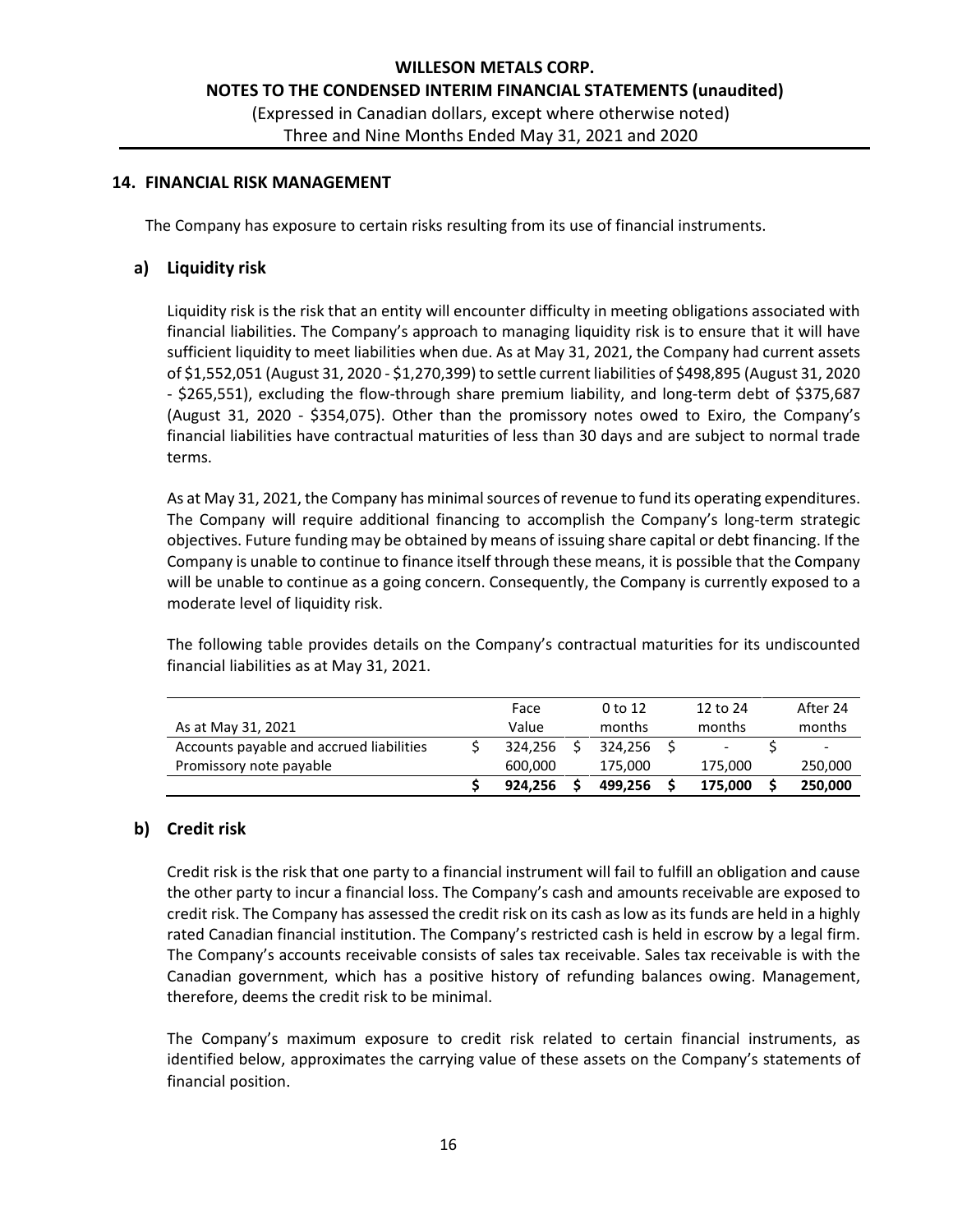### **WILLESON METALS CORP. NOTES TO THE CONDENSED INTERIM FINANCIAL STATEMENTS (unaudited)**

(Expressed in Canadian dollars, except where otherwise noted)

Three and Nine Months Ended May 31, 2021 and 2020

|                           | May 31, 2021 |  |
|---------------------------|--------------|--|
|                           | 2021         |  |
| Cash and cash equivalents | 920,079      |  |
| Restricted cash           | 378,100      |  |
| Amounts receivable        | 35,905       |  |
|                           | 1,344,084    |  |

### **c) Market Risks**

Market risk is the risk of loss that may arise from changes in market factors such as interest rates, foreign exchange rates, and equity prices.

#### i. Interest rate risk

The Company has a low-interest bearing cash balance and no interest-bearing debt. The Company's short and long-term debt is not interest-bearing unless the Company is late in repaying its promissory notes for the Lynn Lake Properties. The Company regularly monitors its cash management policy. Management has determined interest rate risk to be low.

### ii. Foreign currency risk

Foreign currency risk is the risk that the value of the Company's financial instruments denominated in foreign currencies will fluctuate due to changes in foreign exchange rates.

The Company's functional currency is the Canadian dollar. As at May 31, 2021, the Company did not have any financial instruments denominated in foreign currencies and therefore had no foreign currency risk.

### iii. Price risk

The Company is exposed to price risk with respect to commodity prices. Commodity price risk is defined as the potential adverse impact on net income or loss and economic value due to commodity price movements and volatilities. The Company closely monitors commodity prices, and movement in the price of individual equity securities and the stock market generally, to determine the appropriate course of action to be taken by the Company.

### **15. SEGMENTED INFORMATION**

Operating segments are components of an entity whose operating results are regularly reviewed by the chief operating decision maker in deciding how to allocate resources and in assessing performance and for which separate financial information is available.

The Company has one operating segment in one geographic region, which involves the exploration of mineral deposits. Currently, all mineral properties are located in Canada.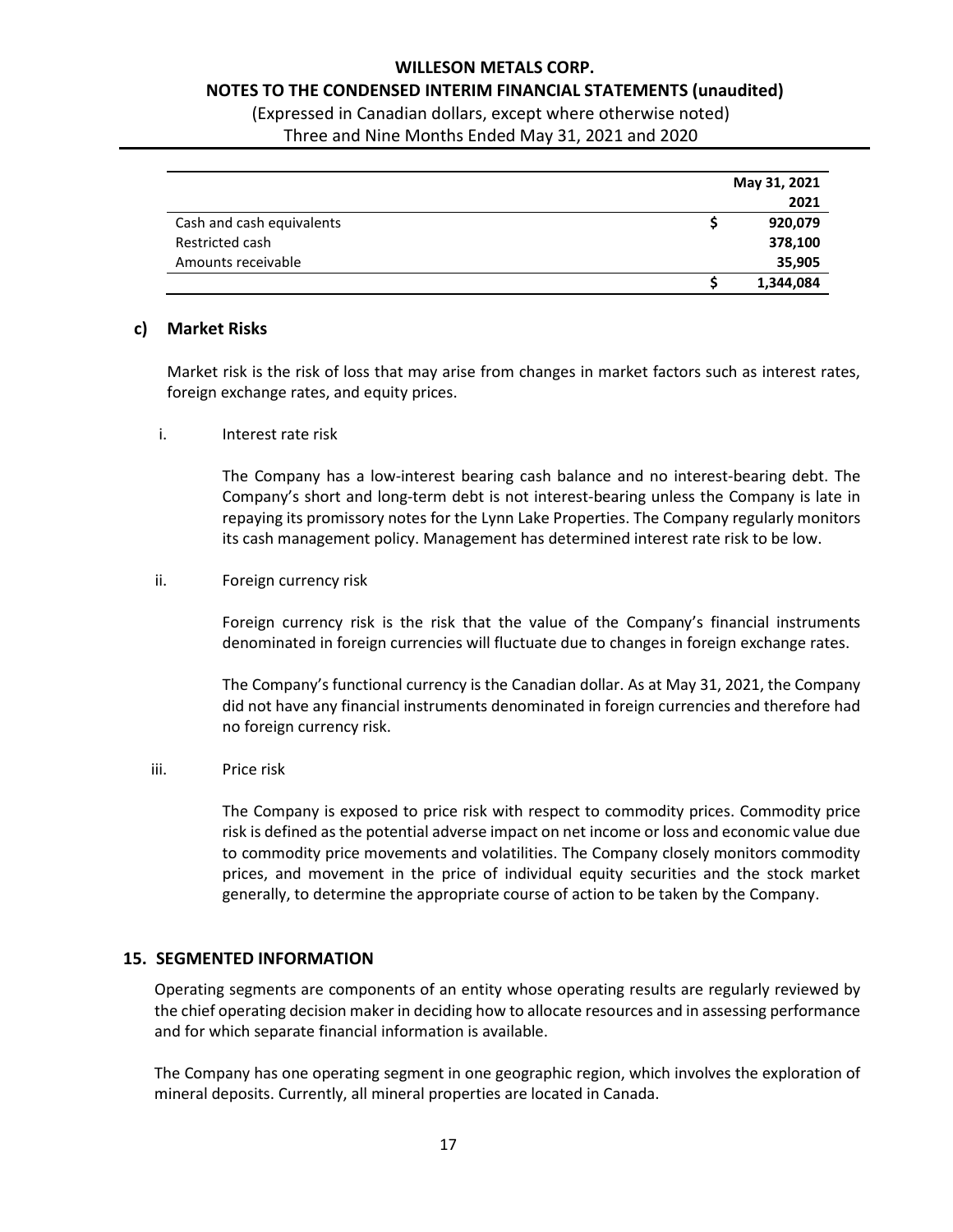### **16. COMMITMENTS AND CONTINGENCIES**

#### **General environmental contingencies**

The Company's exploration activities are subject to various federal and provincial laws and regulations governing the protection of the environment. These laws and regulations are continually changing and generally becoming increasingly restrictive. The Company conducts its operations so as to protect public health and the environment and believes its operations are materially in compliance with all applicable laws and regulations. The Company has made, and expects to make in the future, expenditures to comply with such laws and regulations.

#### **Maintenance of claims**

The Company is required to keep the mineral claims on the Lynn Lake Properties in good standing by ensuring the assessment spending requirements are met. Currently, the required spending has been met on Beaucage, Hughes, Barrington-Tow and 16 of 48 Hatchet claims, which expire between February and March 2022. Exploration expenditures of \$58,220, cash in lieu, or an Extension of Time must be filed on Hatchet by July 2021 in order to keep the remaining 32 of the 48 Hatchet claims in good standing until May 2022. On June 28, 2021, the Company filed for a 6 month Extension of Time to complete and file assessment work on the remaining 32 claims.

#### **Flow-through expenditures**

In connection with the flow-through financings, the Company has committed to incur qualifying Canadian Exploration Expenditures (as such term is defined in the Income Tax Act (Canada)) of a total of \$1,600,020 (December 2020 - \$821,920, period ended August 31, 2020 - \$778,100) by December 3[1](#page-17-0), 2021, subsequently amended to December 31, 2022<sup>1</sup>. If the eligible expenditures are not renounced by the termination date, the Company shall indemnify and hold the shareholders harmless.

As at May 31, 2021, the Company had incurred \$340,867 of qualifying exploration expenditures. The Company is committed to spend a total of \$1,259,153 of eligible exploration expenditures by December 31, 2022.

#### **COVID-19 Impact**

In March 2020, the outbreak of the novel strain of coronavirus, specifically identified as "COVID-19", has resulted in governments worldwide enacting emergency measures to combat the spread of the virus. These measures, which include the implementation of travel bans, self-imposed quarantine periods and social distancing, have caused material disruption to businesses globally resulting in an economic slowdown. Global equity markets have experienced significant volatility and weakness. Governments and central banks have reacted with significant monetary and fiscal interventions designed to stabilize economic conditions. The duration and impact of the COVID-19 pandemic is unknown at this time, as is the efficacy of the government and central bank interventions. It is not possible to reliably estimate the length and severity of these developments and the impact on the financial results and condition of the Company in future periods.

<span id="page-17-0"></span> $1$  Extension for incurring eligible exploration expenditures from December 31, 2021 to December 31, 2022 received Royal Assent on June 29, 2021.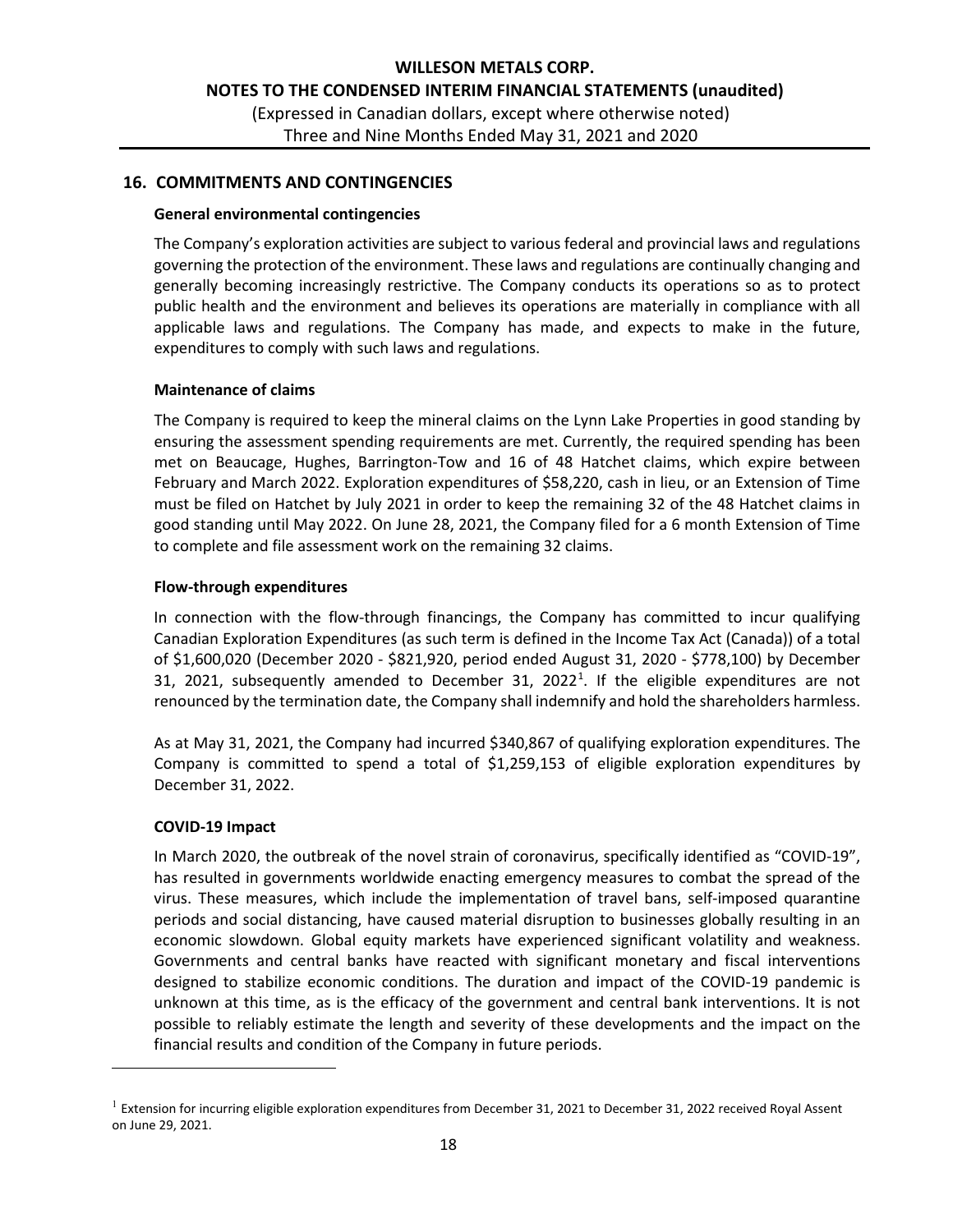#### **Officer Contracts**

The Company is party to certain officer contracts which include termination and change of control obligations.

On January 28, 2021, the Company signed officer contracts containing clauses requiring additional payments of up to \$563,900 to be made to the officers of the Company upon the occurrence of certain events such as termination or change of control. In the event of a change in control, any unvested options shall vest immediately. As the triggering event has not taken place, the contingent payments have not been reflected in these financial statements.

### **17. RELATED PARTY TRANSACTIONS**

#### **Key management personnel**

Key management personnel include those persons having authority and responsibility for planning, directing and controlling the activities of the Company. The Company has determined that key management personnel consist of members of the Company's Board of Directors and corporate officers.

|                                                         |    | Three months<br>ended,<br>May 31, |   | Nine months<br>ended,<br>May 31, |     | From<br>Incorporation<br>on March 27, |
|---------------------------------------------------------|----|-----------------------------------|---|----------------------------------|-----|---------------------------------------|
|                                                         |    | 2021                              |   | 2021                             |     | 2020 to May 31,<br>2020               |
| Chief Executive Officer (a)                             | \$ | 25,000                            | S | 75,100                           | -\$ |                                       |
| Palladium Place Consulting Professional Corporation (b) |    | 15,675                            |   | 58,375                           |     |                                       |
| Ram Jam Holdings Inc. (c)                               |    |                                   |   | 10,000                           |     |                                       |
| Corporate Secretary (d)                                 |    | 5,100                             |   | 22,800                           |     |                                       |
| VP Exploration (e)                                      |    | 24,000                            |   | 59,000                           |     |                                       |
| Share-based compensation                                |    | 10,060                            |   | 26,672                           |     |                                       |
|                                                         | ς  | 79,835                            | S | 251,947                          | \$  |                                       |

The Company entered into the following transactions with related parties:

- a) As at May 31, 2021, no amounts were included in accounts payable and accrued liabilities with respect to CEO fees and reimbursable expenditures (August 31, 2020 - Nil).
- b) For the three and nine months ended, the Company expensed \$15,675 and \$58,375 (period ended May 31, 2020 – Nil) to Palladium Place Consulting Professional Corporation for Stephanie Hart to act as Chief Financial Officer of the Company. As at May 31, 2021, \$5,904 was included in accounts payable and accrued liabilities for Palladium Place Consulting Corporation (August 31, 2020 - \$5,904).
- c) For the three and nine months ended, \$Nil and 10,000 (period ended May 31, 2020 Nil) was expensed to Ram Jam Holdings Inc. for consulting services rendered by a director. No amounts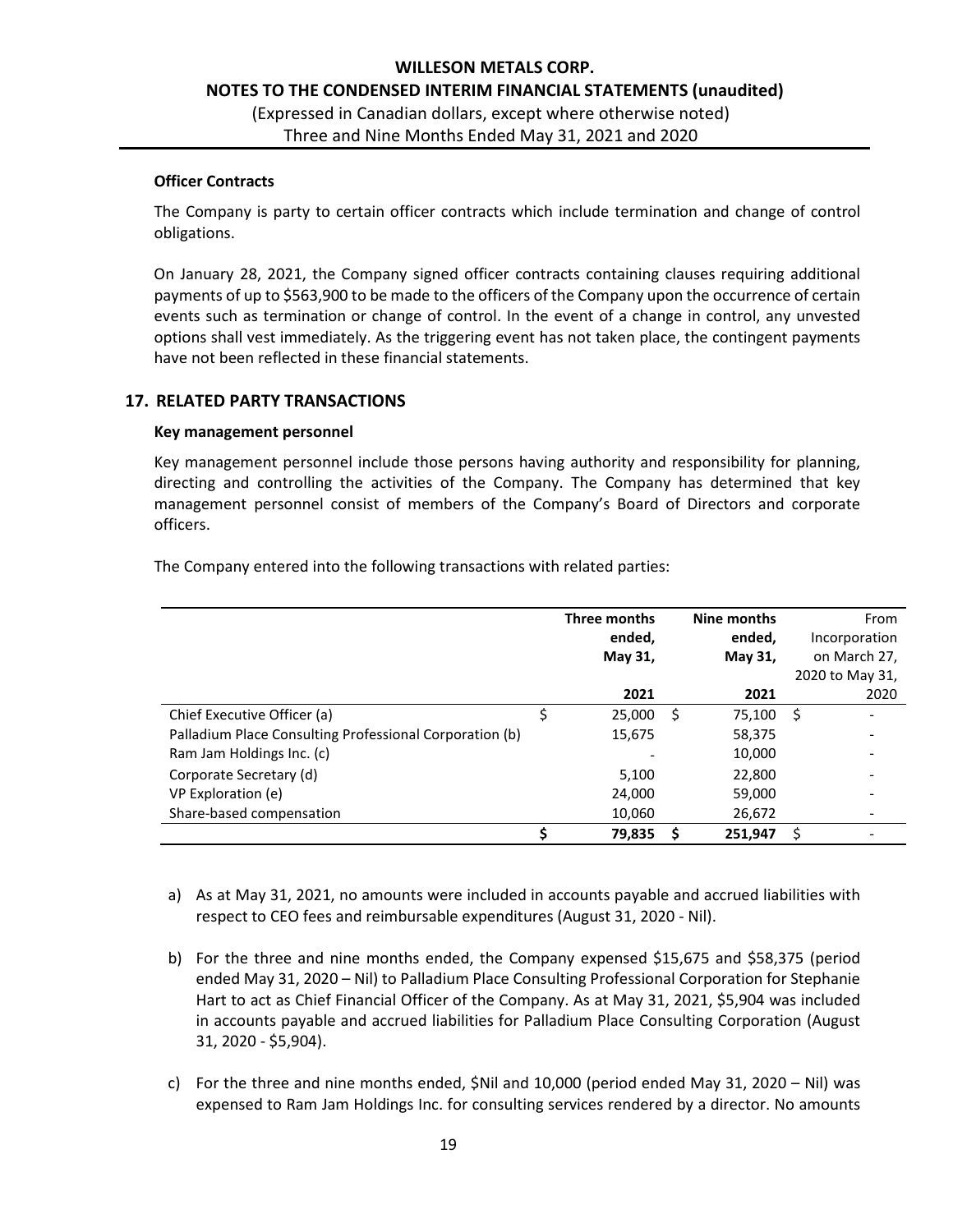were included in accounts payable and accrued liabilities for Ram Jam Holdings Inc. (August 31,  $2020 - Nil$ ).

- d) For the three and nine months ended, the Company expensed \$5,100 and \$22,800 (period ended May 31, 2020 – Nil) to Orest Zajcew for corporate secretarial services. As at May 31, 2021, \$1,356 was included in accounts payable and accrued liabilities (August 31, 2020 - \$1,390).
- e) For the three and nine months ended, the Company paid \$24,000 and \$59,000 (period ended May 31, 2020 – Nil) to Ian Trinder for VP Exploration services. No amounts were included in accounts payable and accrued liabilities as at May 31, 2021 and August 31, 2020.

As at May 31, 2021, a total of 4,410,210 shares of the Company were held by directors and officers of the Company and Exiro and their close family members. Of these shares, 2,970,500 shares were subscribed through private placements (see Note 11(b)) and 1,439,710 shares were acquired/transferred from Exiro.

The Company's officers and board members were granted 450,000 options during the period ended August 31, 2020. During the three and nine months ended May 31, 2021, 75,000 additional options were issued to an officer and 25,000 options were issued to a director. For the three and nine months ended May 31, 2021, \$10,060 and \$26,672 was expensed relating to these options. Directors did not receive any cash compensation for their services to date as at May 31, 2021.

The Company reimbursed \$4,787 related to certain expenses to a director.

Orix Geoscience 2018 Inc. ("Orix"), a company of which a director and shareholder is a beneficial owner, provides certain geological, exploration and administrative services to the Company and has made certain payments on behalf of the Company on an as-needed basis. Transactions with Orix are conducted on normal market terms via a services agreement.

A total of \$8,809 and \$117,951 in expenses in the statement of loss and comprehensive loss were invoiced by Orix (\$4,761 and \$110,467 of exploration expense, and \$4,048 and \$7,484 in other operating expenses) for services for the three and nine months ended May 31, 2021 (\$9,000 in the period ended May 31, 2020, including \$9,000 in exploration expenses and \$Nil in other operating expenses). The Company had \$3,727 in accrued liabilities and accounts payable to Orix as at May 31, 2021 (August 31, 2020 – \$20,204).

As at May 31, 2021, Exiro owned approximately 25% (6,820,001 shares) of Willeson's common shares outstanding. Therefore, any transactions with Exiro are related party transactions, including the Purchase of the Lynn Lake Properties and the consideration for the purchase described in Note 6 and the shares subscribed as part of the private placements in Note 11 (b)).

Exiro charged \$1,650 and \$12,671 (period ended May 31, 2020 - Nil) for exploration services, professional fees and general, office and other expenses in the statement of loss and comprehensive loss during the three and nine months ended May 31, 2021. The Company had \$Nil in accrued liabilities and accounts payable to Exiro as at May 31, 2021 (August 31, 2020 - \$2,712). Transactions with Exiro are conducted based on market terms via a services agreement.